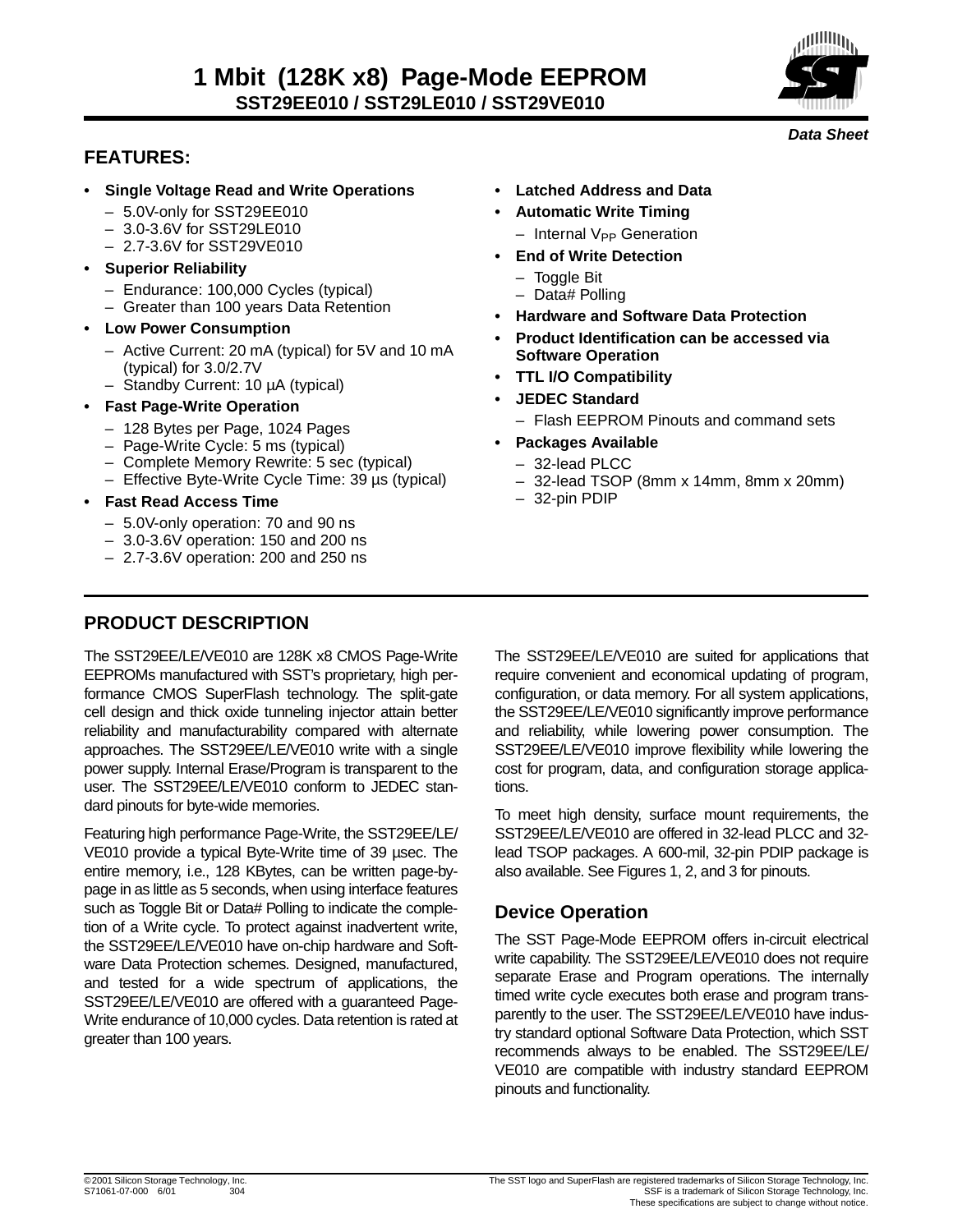

## **Read**

The Read operations of the SST29EE/LE/VE010 are controlled by CE# and OE#, both have to be low for the system to obtain data from the outputs. CE# is used for device selection. When CE# is high, the chip is deselected and only standby power is consumed. OE# is the output control and is used to gate data from the output pins. The data bus is in high impedance state when either CE# or OE# is high. Refer to the read cycle timing diagram for further details [\(Figure 4\)](#page-11-1).

## **Write**

The Page-Write to the SST29EE/LE/VE010 should always use the JEDEC Standard Software Data Protection (SDP) three-byte command sequence. The SST29EE/LE/VE010 contain the optional JEDEC approved Software Data Protection scheme. SST recommends that SDP always be enabled, thus, the description of the Write operations will be given using the SDP enabled format. The three-byte SDP Enable and SDP Write commands are identical; therefore, any time a SDP Write command is issued, Software Data Protection is automatically assured. The first time the three-byte SDP command is given, the device becomes SDP enabled. Subsequent issuance of the same command bypasses the data protection for the page being written. At the end of the desired Page-Write, the entire device remains protected. For additional descriptions, please see the application notes, The Proper Use of JEDEC Standard Software Data Protection and Protecting Against Unintentional Writes When Using Single Power Supply Flash Memories.

The Write operation consists of three steps. Step 1 is the three-byte load sequence for Software Data Protection. Step 2 is the byte-load cycle to a page buffer of the SST29EE/LE/VE010. Steps 1 and 2 use the same timing for both operations. Step 3 is an internally controlled write cycle for writing the data loaded in the page buffer into the memory array for nonvolatile storage. During both the SDP three-byte load sequence and the byte-load cycle, the addresses are latched by the falling edge of either CE# or WE#, whichever occurs last. The data is latched by the rising edge of either CE# or WE#, whichever occurs first. The internal write cycle is initiated by the  $T_{\text{BLCO}}$  timer after the rising edge of WE# or CE#, whichever occurs first. The Write cycle, once initiated, will continue to completion, typically within 5 ms. See Figures [5](#page-11-0) and [6](#page-12-0) for WE# and CE# controlled Page-Write cycle timing diagrams and Figures [15](#page-17-0) and [17](#page-19-0) for flowcharts.

The Write operation has three functional cycles: the Software Data Protection load sequence, the page load cycle, and the internal write cycle. The Software Data Protection

### Data Sheet

consists of a specific three-byte load sequence that allows writing to the selected page and will leave the SST29EE/ LE/VE010 protected at the end of the Page-Write. The page load cycle consists of loading 1 to 128 bytes of data into the page buffer. The internal write cycle consists of the  $T_{\text{BI CO}}$  time-out and the write timer operation. During the Write operation, the only valid reads are Data# Polling and Toggle Bit.

The Page-Write operation allows the loading of up to 128 bytes of data into the page buffer of the SST29EE/LE/ VE010 before the initiation of the internal write cycle. During the internal write cycle, all the data in the page buffer is written simultaneously into the memory array. Hence, the Page-Write feature of SST29EE/LE/VE010 allow the entire memory to be written in as little as 5 seconds. During the internal write cycle, the host is free to perform additional tasks, such as to fetch data from other locations in the system to set up the write to the next page. In each Page-Write operation, all the bytes that are loaded into the page buffer must have the same page address, i.e.  $A_7$  through  $A_{16}$ . Any byte not loaded with user data will be written to FFH.

See Figures [5](#page-11-0) and [6](#page-12-0) for the Page-Write cycle timing diagrams. If after the completion of the three-byte SDP load sequence or the initial byte-load cycle, the host loads a second byte into the page buffer within a byte-load cycle time  $(T_{\text{BI C}})$  of 100 µs, the SST29EE/LE/VE010 will stay in the page load cycle. Additional bytes are then loaded consecutively. The page load cycle will be terminated if no additional byte is loaded into the page buffer within 200 µs  $(T_{\text{BI CO}})$  from the last byte-load cycle, i.e., no subsequent WE# or CE# high-to-low transition after the last rising edge of WE# or CE#. Data in the page buffer can be changed by a subsequent byte-load cycle. The page load period can continue indefinitely, as long as the host continues to load the device within the byte-load cycle time of 100 µs. The page to be loaded is determined by the page address of the last byte loaded.

## **Software Chip-Erase**

The SST29EE/LE/VE010 provide a Chip-Erase operation, which allows the user to simultaneously clear the entire memory array to the "1" state. This is useful when the entire device must be quickly erased.

The Software Chip-Erase operation is initiated by using a specific six-byte load sequence. After the load sequence, the device enters into an internally timed cycle similar to the Write cycle. During the Erase operation, the only valid read is Toggle Bit. See Table 4 for the load sequence, [Figure 10](#page-14-0) for timing diagram, and [Figure 19](#page-21-0) for the flowchart.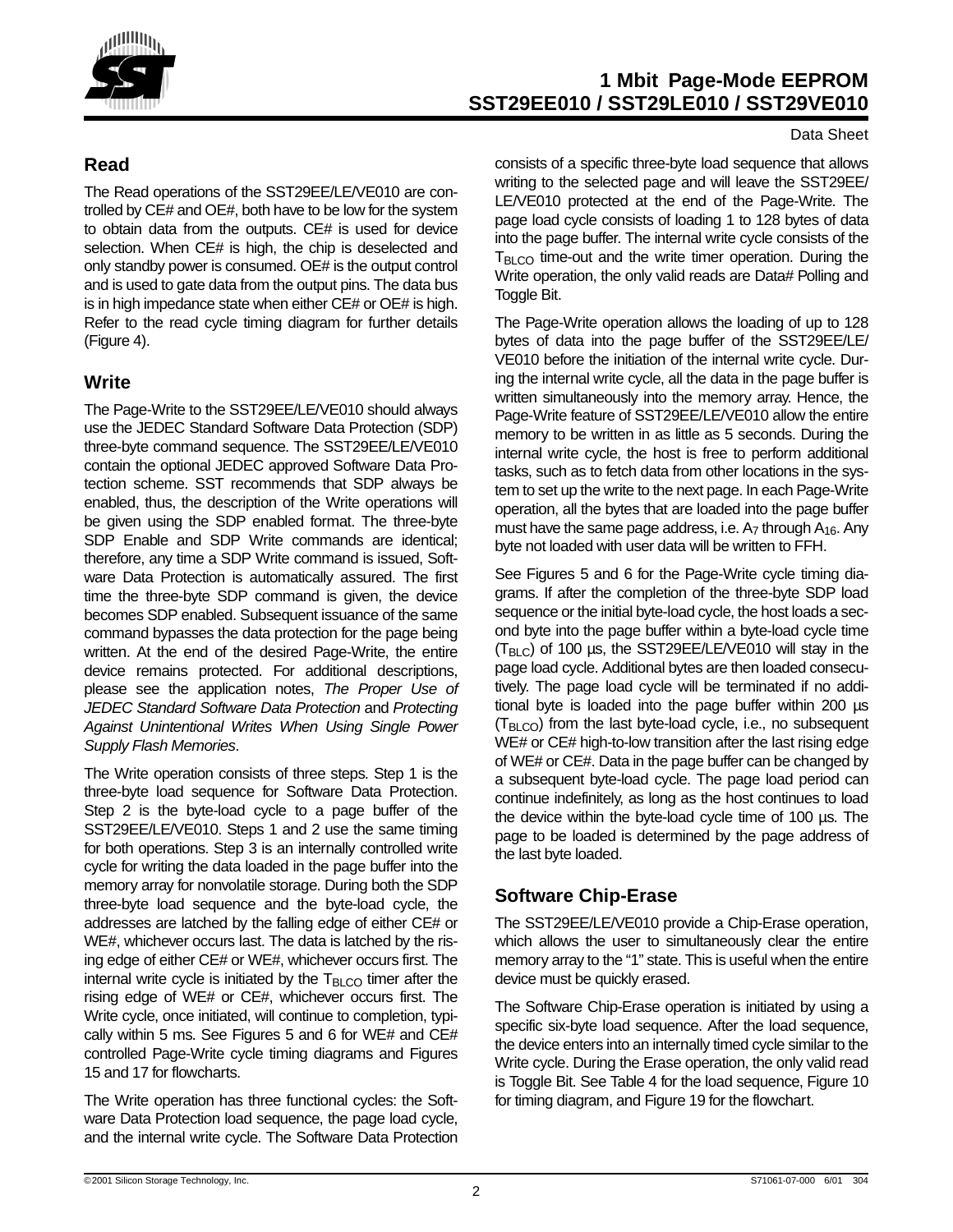

### **Write Operation Status Detection**

The SST29EE/LE/VE010 provide two software means to detect the completion of a Write cycle, in order to optimize the system write cycle time. The software detection includes two status bits: Data# Polling (DQ7) and Toggle Bit  $(DQ<sub>6</sub>)$ . The end of write detection mode is enabled after the rising WE# or CE# whichever occurs first, which initiates the internal write cycle.

The actual completion of the nonvolatile write is asynchronous with the system; therefore, either a Data# Polling or Toggle Bit read may be simultaneous with the completion of the Write cycle. If this occurs, the system may possibly get an erroneous result, i.e., valid data may appear to conflict with either  $DQ_7$  or  $DQ_6$ . In order to prevent spurious rejection, if an erroneous result occurs, the software routine should include a loop to read the accessed location an additional two (2) times. If both reads are valid, then the device has completed the Write cycle, otherwise the rejection is valid.

# **Data# Polling (DQ7)**

When the SST29EE/LE/VE010 are in the internal write cycle, any attempt to read DQ<sub>7</sub> of the last byte loaded during the byte-load cycle will receive the complement of the true data. Once the Write cycle is completed.  $DQ<sub>7</sub>$  will show true data. The device is then ready for the next operation. See [Figure 7](#page-12-1) for Data# Polling timing diagram and [Fig](#page-18-0)[ure 16](#page-18-0) for a flowchart.

## **Toggle Bit (DQ6)**

During the internal write cycle, any consecutive attempts to read  $DQ_6$  will produce alternating 0s and 1s, i.e. toggling between 0 and 1. When the Write cycle is completed, the toggling will stop. The device is then ready for the next operation. See [Figure 8](#page-13-0) for Toggle Bit timing diagram and [Figure 16](#page-18-0) for a flowchart. The initial read of the Toggle Bit will typically be a "1".

### **Data Protection**

The SST29EE/LE/VE010 provide both hardware and software features to protect nonvolatile data from inadvertent writes.

### **Hardware Data Protection**

Noise/Glitch Protection: A WE# or CE# pulse of less than 5 ns will not initiate a Write cycle.

 $V<sub>DD</sub>$  Power Up/Down Detection: The Write operation is inhibited when  $V_{DD}$  is less than 2.5V.

Write Inhibit Mode: Forcing OE# low, CE# high, or WE# high will inhibit the Write operation. This prevents inadvertent writes during power-up or power-down.

# **Software Data Protection (SDP)**

The SST29EE/LE/VE010 provide the JEDEC approved optional Software Data Protection scheme for all data alteration operations, i.e., Write and Chip-Erase. With this scheme, any Write operation requires the inclusion of a series of three byte-load operations to precede the data loading operation. The three byte-load sequence is used to initiate the Write cycle, providing optimal protection from inadvertent write operations, e.g., during the system powerup or power-down. The SST29EE/LE/VE010 are shipped with the Software Data Protection disabled.

The software protection scheme can be enabled by applying a three-byte sequence to the device, during a pageload cycle (Figures [5](#page-11-0) and [6\)](#page-12-0). The device will then be automatically set into the data protect mode. Any subsequent Write operation will require the preceding three-byte sequence. See Table 4 for the specific software command codes and Figures [5](#page-11-0) and [6](#page-12-0) for the timing diagrams. To set the device into the unprotected mode, a six-byte sequence is required. See Table 4 for the specific codes and [Figure 9](#page-13-1) for the timing diagram. If a write is attempted while SDP is enabled the device will be in a non-accessible state for ~300 µs. SST recommends Software Data Protection always be enabled. See [Figure 17](#page-19-0) for flowcharts.

The SST29EE/LE/VE010 Software Data Protection is a global command, protecting (or unprotecting) all pages in the entire memory array once enabled (or disabled). Therefore using SDP for a single Page-Write will enable SDP for the entire array. Single pages by themselves cannot be SDP enabled or disabled.

Single power supply reprogrammable nonvolatile memories may be unintentionally altered. SST strongly recommends that Software Data Protection (SDP) always be enabled. The SST29EE/LE/VE010 should be programmed using the SDP command sequence. SST recommends the SDP Disable Command Sequence not be issued to the device prior to writing.

Please refer to the following Application Notes for more information on using SDP:

- **•** Protecting Against Unintentional Writes When Using Single Power Supply Flash Memories
- **•** The Proper Use of JEDEC Standard Software Data Protection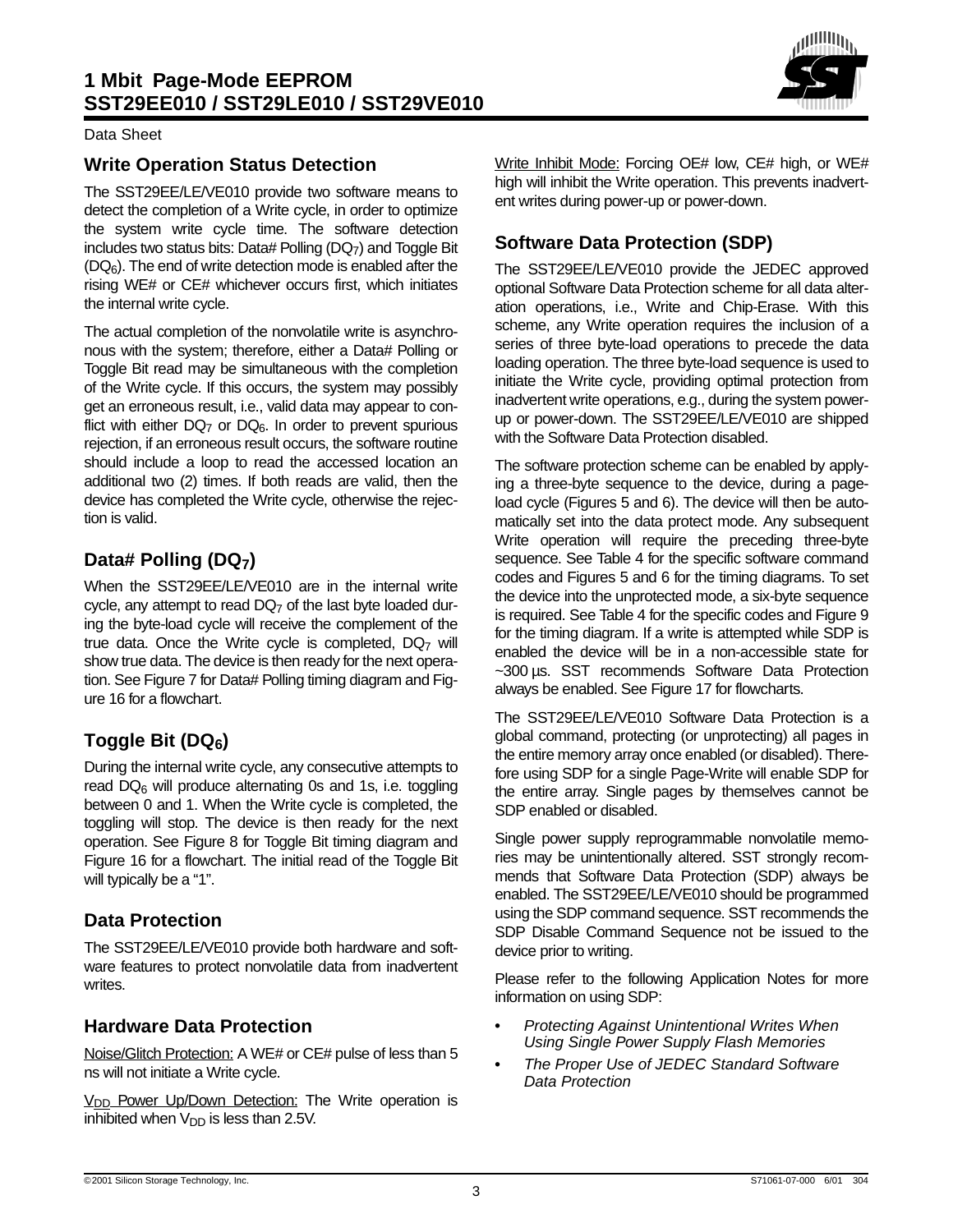

# **Product Identification**

The product identification mode identifies the device as the SST29EE/LE/VE010 and manufacturer as SST. This mode is accessed via software. For details, see Table 4, [Figure](#page-14-1) [11](#page-14-1) for the software ID entry and read timing diagram and [Figure 18](#page-20-0), for the ID entry command sequence flowchart.

### **TABLE 1: PRODUCT IDENTIFICATION**

|                   | <b>Address</b> | Data                 |
|-------------------|----------------|----------------------|
| Manufacturer's ID | 0000H          | <b>BFH</b>           |
| Device ID         |                |                      |
| SST29EE010        | 0001H          | 07H                  |
| SST29LE010        | 0001H          | 08H                  |
| SST29VE010        | 0001H          | 08H                  |
|                   |                | T <sub>1.3</sub> 304 |

## **Product Identification Mode Exit**

In order to return to the standard read mode, the Software Product Identification mode must be exited. Exiting is accomplished by issuing the Software ID Exit (reset) operation, which returns the device to the Read operation. The Reset operation may also be used to reset the device to the Read mode after an inadvertent transient condition that apparently causes the device to behave abnormally, e.g., not read correctly. See Table 4 for software command codes, [Figure 12](#page-15-0) for timing waveform, and [Figure 18](#page-20-0) for a flowchart.



<span id="page-3-0"></span>**FIGURE 1: PIN ASSIGNMENTS FOR 32-LEAD PLCC**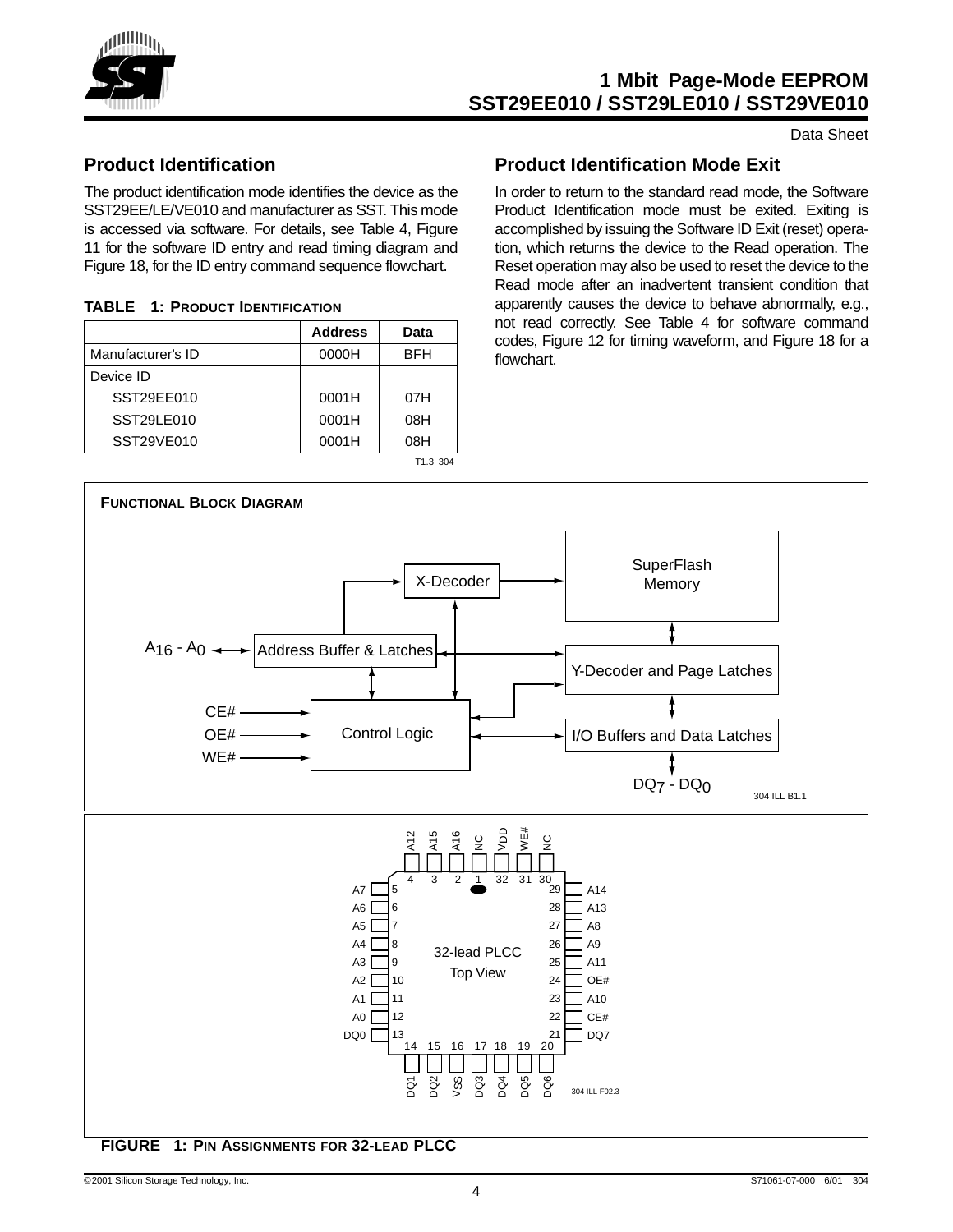

### Data Sheet



<span id="page-4-0"></span>



<span id="page-4-1"></span>**FIGURE 3: PIN ASSIGNMENTS FOR 32-PIN PDIP**

#### **TABLE 2: PIN DESCRIPTION**

| Symbol                  | <b>Pin Name</b>       | <b>Functions</b>                                                                                                                                                                           |  |  |  |  |  |
|-------------------------|-----------------------|--------------------------------------------------------------------------------------------------------------------------------------------------------------------------------------------|--|--|--|--|--|
| $A_{16} - A_{7}$        | Row Address Inputs    | To provide memory addresses. Row addresses define a page for a Write cycle.                                                                                                                |  |  |  |  |  |
| $A_6 - A_0$             | Column Address Inputs | Column Addresses are toggled to load page data                                                                                                                                             |  |  |  |  |  |
| $DQ_7$ -DQ <sub>0</sub> | Data Input/output     | To output data during Read cycles and receive input data during Write cycles.<br>Data is internally latched during a Write cycle.<br>The outputs are in tri-state when OE# or CE# is high. |  |  |  |  |  |
| CE#                     | Chip Enable           | To activate the device when CE# is low.                                                                                                                                                    |  |  |  |  |  |
| OE#                     | <b>Output Enable</b>  | To gate the data output buffers.                                                                                                                                                           |  |  |  |  |  |
| WE#                     | Write Enable          | To control the Write operations.                                                                                                                                                           |  |  |  |  |  |
| V <sub>DD</sub>         | Power Supply          | 5.0V supply $(\pm 10\%)$ for SST29EE010<br>To provide:<br>3.0V supply (3.0-3.6V) for SST29LE010<br>2.7V supply (2.7-3.6V) for SST29VE010                                                   |  |  |  |  |  |
| $V_{SS}$                | Ground                |                                                                                                                                                                                            |  |  |  |  |  |
| NC.                     | No Connection         | Unconnected pins.                                                                                                                                                                          |  |  |  |  |  |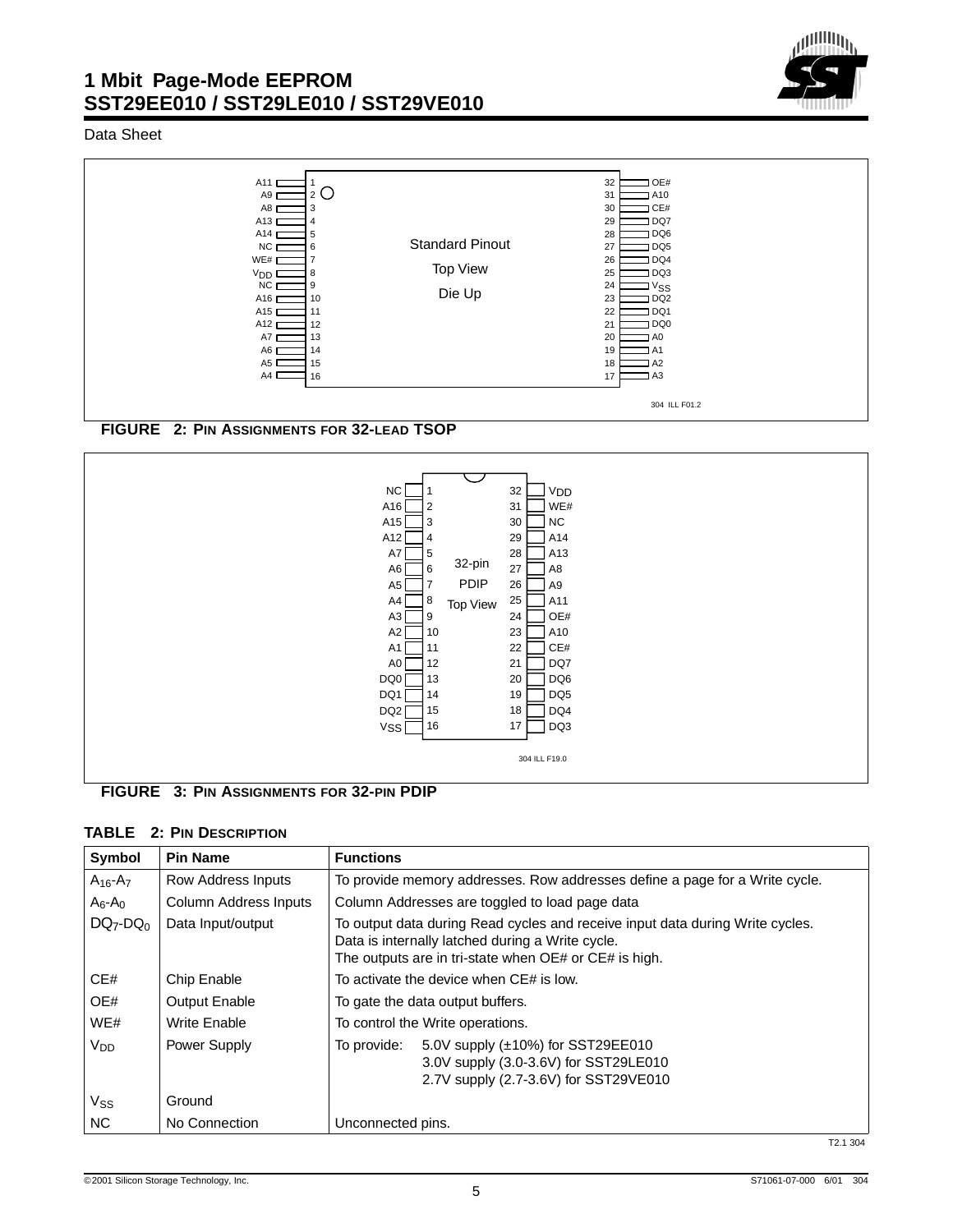

Data Sheet

#### **TABLE 3: OPERATION MODES SELECTION**

| <b>Mode</b>            | CE#             | OE#             | WE#             | <b>DQ</b>                | <b>Address</b>               |
|------------------------|-----------------|-----------------|-----------------|--------------------------|------------------------------|
| Read                   | $V_{IL}$        | $V_{IL}$        | V <sub>IH</sub> | $D_{OUT}$                | $A_{IN}$                     |
| Page-Write             | $V_{IL}$        | Vıн             | $V_{IL}$        | $D_{IN}$                 | $A_{IN}$                     |
| Standby                | V <sub>IH</sub> | X <sup>1</sup>  | X               | High Z                   | X                            |
| Write Inhibit          | X               | $V_{IL}$        | X               | High Z/ D <sub>OUT</sub> | X                            |
|                        | X               | X               | V <sub>IH</sub> | High $Z/DOUT$            | X                            |
| Software Chip-Erase    | $V_{IL}$        | Vıн             | $V_{IL}$        | $D_{IN}$                 | A <sub>IN.</sub> See Table 4 |
| Product Identification |                 |                 |                 |                          |                              |
| Software Mode          | $V_{IL}$        | Vıн             | $V_{IL}$        | Manufacturer's ID (BFH)  | See Table 4                  |
|                        |                 |                 |                 | Device $ID2$             |                              |
| SDP Enable Mode        | $V_{IL}$        | V <sub>IH</sub> | $V_{IL}$        |                          | See Table 4                  |
| SDP Disable Mode       | VIL             | Vıн             | $V_{IL}$        |                          | See Table 4                  |
|                        |                 |                 |                 |                          | T3.3 304                     |

1. X can be  $V_{\text{IL}}$  or  $V_{\text{IH}}$ , but no other value.

2. Device ID = 07H for SST29EE010 and 08H for SST29LE/VE010

**TABLE 4: SOFTWARE COMMAND SEQUENCE**

| Command                                         | 1st Bus<br><b>Write Cycle</b> |      | 2nd Bus<br><b>Write Cycle</b> |             | 3rd Bus<br><b>Write Cycle</b> |                  | 4th Bus<br><b>Write Cycle</b> |      | 5th Bus<br><b>Write Cycle</b> |      | 6th Bus<br><b>Write Cycle</b> |      |
|-------------------------------------------------|-------------------------------|------|-------------------------------|-------------|-------------------------------|------------------|-------------------------------|------|-------------------------------|------|-------------------------------|------|
| <b>Sequence</b>                                 | Addr <sup>1</sup>             | Data | Addr <sup>1</sup>             | <b>Data</b> | Addr <sup>1</sup>             | Data             | Addr <sup>1</sup>             | Data | Addr <sup>1</sup>             | Data | Addr <sup>1</sup>             | Data |
| Software<br>Data Protect Enable<br>& Page-Write | 5555H                         | AAH  | 2AAAH                         | 55H         | 5555H                         | A <sub>0</sub> H | Addr <sup>2</sup>             | Data |                               |      |                               |      |
| Software<br>Data Protect Disable                | 5555H                         | AAH  | 2AAAH                         | 55H         | 5555H                         | 80H              | 5555H                         | AAH  | 2AAAH                         | 55H  | 5555H                         | 20H  |
| Software Chip-Erase <sup>3</sup>                | 5555H                         | AAH  | 2AAAH                         | 55H         | 5555H                         | 80H              | 5555H                         | AAH  | 2AAAH                         | 55H  | 5555H                         | 10H  |
| Software ID $Entry^{4,5}$                       | 5555H                         | AAH  | 2AAAH                         | 55H         | 5555H                         | 90H              |                               |      |                               |      |                               |      |
| Software ID Exit                                | 5555H                         | AAH  | 2AAAH                         | 55H         | 5555H                         | <b>F0H</b>       |                               |      |                               |      |                               |      |
| Alternate<br>Software ID Entry <sup>6</sup>     | 5555H                         | AAH  | 2AAAH                         | 55H         | 5555H                         | 80H              | 5555H                         | AAH  | 2AAAH                         | 55H  | 5555H                         | 60H  |

1. Address format  $A_{14}$ - $A_0$  (Hex), Addresses  $A_{15}$  and  $A_{16}$  can be  $V_{II}$  or  $V_{IH}$ , but no other value."

2. Page-Write consists of loading up to 128 Bytes  $(A_6-A_0)$ 

3. The software Chip-Erase function is not supported by the industrial temperature part. Please contact SST if you require this function for an industrial temperature part.

4. The device does not remain in Software Product ID Mode if powered down.

5. With  $A_{14}$ - $A_1$  =0; SST Manufacturer's ID= BFH, is read with  $A_0 = 0$ ,

SST29EE010 Device ID = 07H, is read with  $A_0 = 1$ 

SST29LE/VE010 Device ID = 08H, is read with  $A_0 = 1$ 

6. Alternate six-byte Software Product ID Command Code

**Note:** This product supports both the JEDEC standard three-byte command code sequence and SST's original six-byte command code sequence. For new designs, SST recommends that the three-byte command code sequence be used.

T4.3 304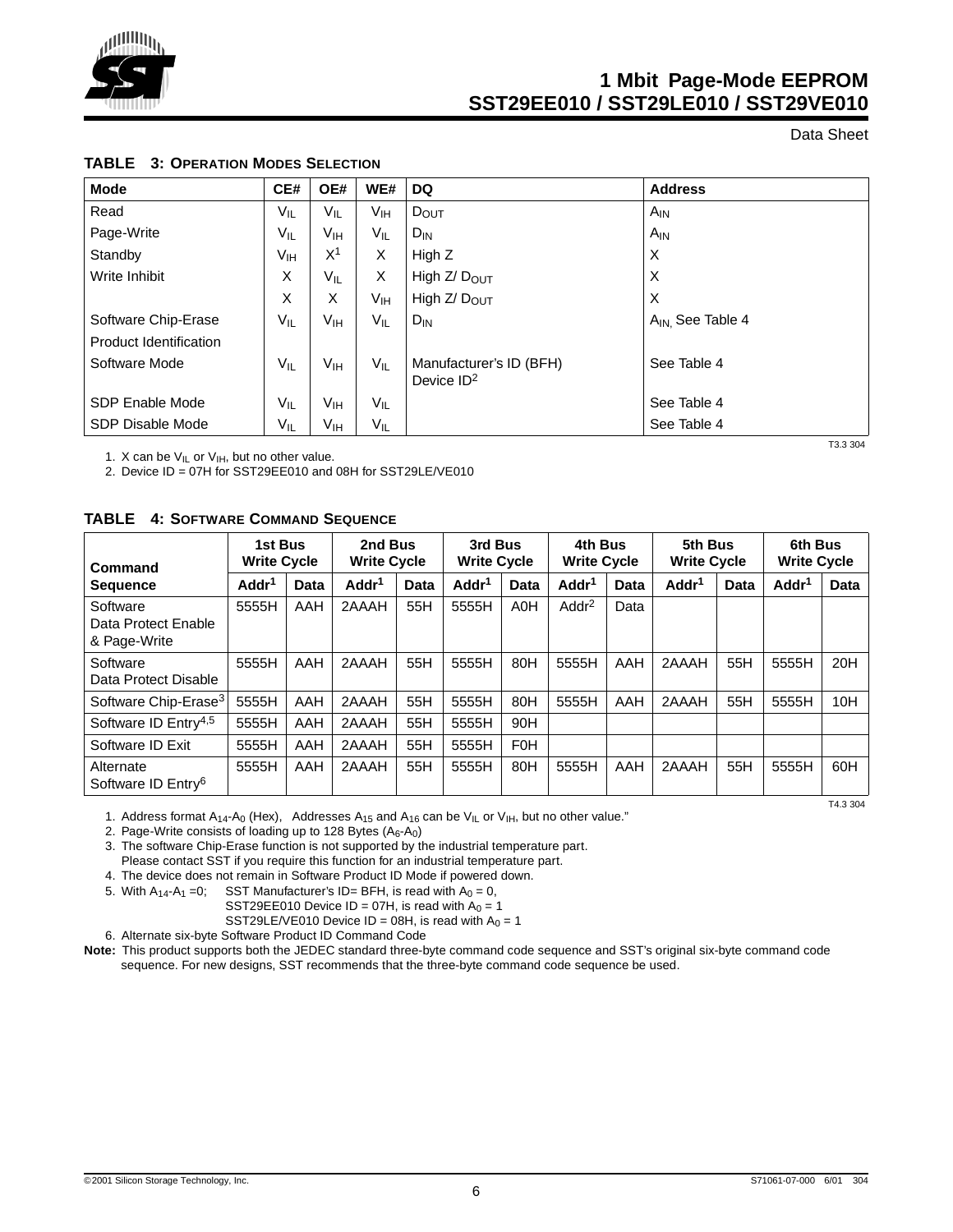

### Data Sheet

**Absolute Maximum Stress Ratings** (Applied conditions greater than those listed under "Absolute Maximum Stress Ratings" may cause permanent damage to the device. This is a stress rating only and functional operation of the device at these conditions or conditions greater than those defined in the operational sections of this data sheet is not implied. Exposure to absolute maximum stress rating conditions may affect device reliability.)

| 1. Quipute shorted for no more than ano second. No more than ano output shorted at a time |  |
|-------------------------------------------------------------------------------------------|--|

1. Outputs shorted for no more than one second. No more than one output shorted at a time.

#### **OPERATING RANGE FOR SST29EE010**

| Range      | <b>Ambient Temp</b>                  | V <sub>DD</sub> |
|------------|--------------------------------------|-----------------|
| Commercial | $0^{\circ}$ C to +70 $^{\circ}$ C    | $5.0V$ ±10%     |
| Industrial | -40 $^{\circ}$ C to +85 $^{\circ}$ C | 5.0V±10%        |

#### **OPERATING RANGE FOR SST29LE010**

| Range        | <b>Ambient Temp</b>                | V <sub>DD</sub> |
|--------------|------------------------------------|-----------------|
| l Commercial | $0^{\circ}$ C to +70 $^{\circ}$ C  | $3.0 - 3.6V$    |
| l Industrial | $-40^{\circ}$ C to $+85^{\circ}$ C | $3.0 - 3.6V$    |

#### **OPERATING RANGE FOR SST29VE010**

| Range        | <b>Ambient Temp</b>                |              |  |  |  |  |
|--------------|------------------------------------|--------------|--|--|--|--|
| I Commercial | $0^{\circ}$ C to +70 $^{\circ}$ C  | $2.7 - 3.6V$ |  |  |  |  |
| Industrial   | $-40^{\circ}$ C to $+85^{\circ}$ C | $2.7 - 3.6V$ |  |  |  |  |

### **AC CONDITIONS OF TEST**

| Input Rise/Fall Time  10 ns                                                           |  |
|---------------------------------------------------------------------------------------|--|
| Output Load $\ldots \ldots \ldots \ldots \ldots \ldots$ 1 TTL Gate and $C_L = 100$ pF |  |
| See Figures 13 and 14                                                                 |  |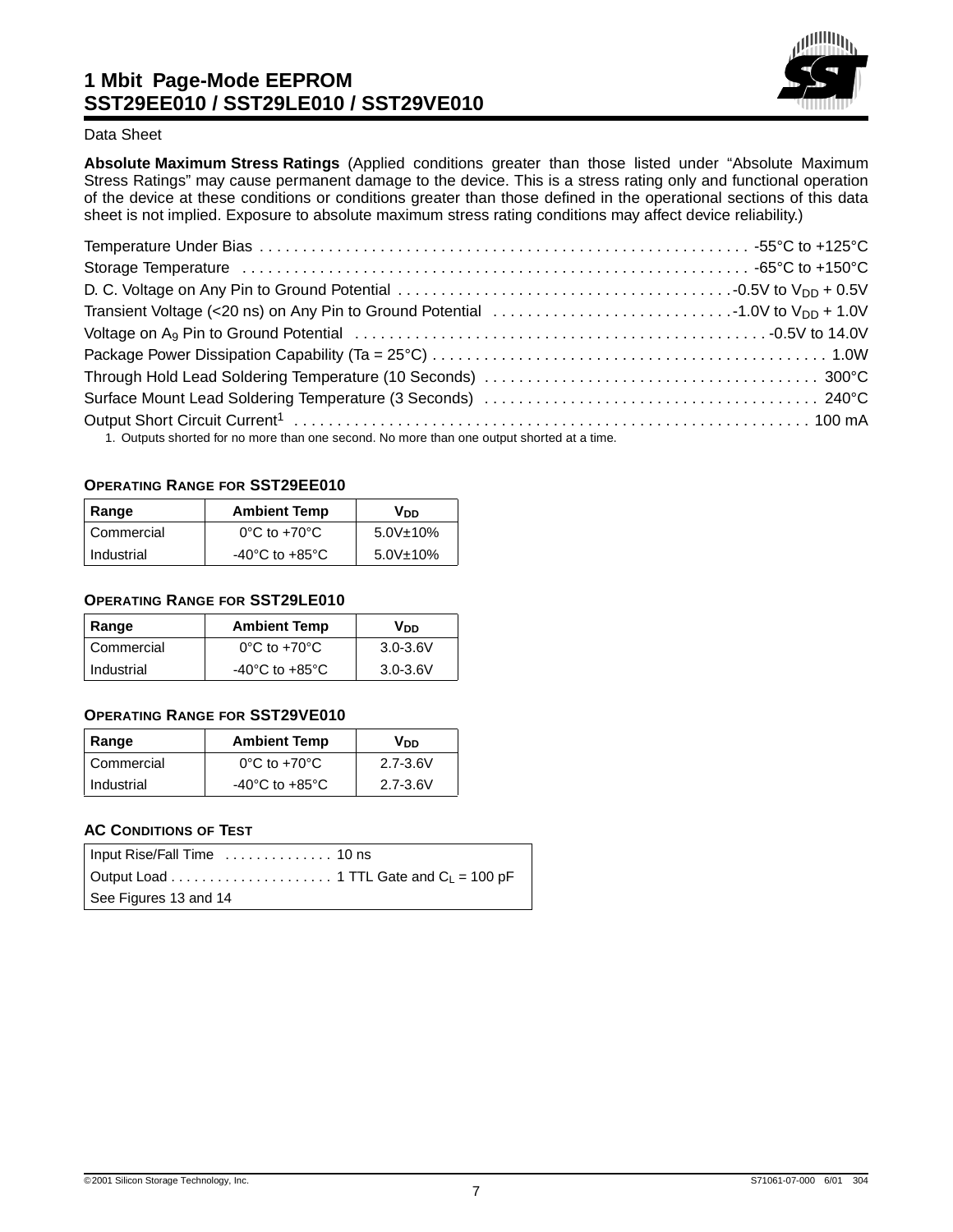

Data Sheet

|                        |                                                 | Limits |            |              |                                                                                       |
|------------------------|-------------------------------------------------|--------|------------|--------------|---------------------------------------------------------------------------------------|
| Symbol                 | <b>Parameter</b>                                | Min    | <b>Max</b> | <b>Units</b> | <b>Test Conditions</b>                                                                |
| <b>I</b> <sub>DD</sub> | Power Supply Current                            |        |            |              | Address input= $V_{II}/V_{IH}$ , at f=1/T <sub>RC</sub> Min,<br>$V_{DD} = V_{DD}$ Max |
|                        | Read                                            |        | 30         | mA           | CE#=OE#= $V_{II}$ , WE#= $V_{IH}$ , all I/Os open                                     |
|                        | Write                                           |        | 50         | mA           | CE#=WE#= $V_{IL}$ , OE#= $V_{IH}$ , $V_{DD} = V_{DD}$ Max                             |
| $I_{SB1}$              | Standby V <sub>DD</sub> Current<br>(TTL input)  |        | 3          | mA           | CE#=OE#=WE#= $V_{IH}$ , $V_{DD}=V_{DD}$ Max                                           |
| $I_{SB2}$              | Standby V <sub>DD</sub> Current<br>(CMOS input) |        | 50         | μA           | CE#=OE#=WE#= $V_{DD}$ -0.3V, $V_{DD} = V_{DD}$ Max                                    |
| $I_{LI}$               | Input Leakage Current                           |        | 1          | μA           | $V_{IN}$ =GND to $V_{DD}$ , $V_{DD} = V_{DD}$ Max                                     |
| $I_{LO}$               | Output Leakage Current                          |        | 10         | μA           | $V_{\text{OUT}}$ =GND to $V_{\text{DD}}$ , $V_{\text{DD}}=V_{\text{DD}}$ Max          |
| $V_{IL}$               | Input Low Voltage                               |        | 0.8        | V            | V <sub>DD</sub> =V <sub>DD</sub> Min                                                  |
| V <sub>IH</sub>        | Input High Voltage                              | 2.0    |            | V            | $V_{DD} = V_{DD}$ Max                                                                 |
| <b>V<sub>OL</sub></b>  | <b>Output Low Voltage</b>                       |        | 0.4        | V            | $I_{OL}$ =2.1 mA, $V_{DD}$ = $V_{DD}$ Min                                             |
| Vон                    | Output High Voltage                             | 2.4    |            | V            | $I_{OH} = -400 \mu A$ , $V_{DD} = V_{DD}$ Min                                         |

## TABLE 5: DC OPERATING CHARACTERISTICS V<sub>DD</sub> = 5.0V±10% FOR SST29EE010

T5.3 304

## TABLE 6: DC OPERATING CHARACTERISTICS V<sub>DD</sub> = 3.0-3.6V FOR SST29LE010 AND 2.7-3.0V FOR SST29VE010

|                 |                                                 | Limits |     |              |                                                                                                      |
|-----------------|-------------------------------------------------|--------|-----|--------------|------------------------------------------------------------------------------------------------------|
| Symbol          | <b>Parameter</b>                                | Min    | Max | <b>Units</b> | <b>Test Conditions</b>                                                                               |
| $I_{DD}$        | Power Supply Current                            |        |     |              | Address input= $V_{IL}/V_{IH}$ , at f=1/T <sub>RC</sub> Min,<br>V <sub>DD</sub> =V <sub>DD</sub> Max |
|                 | Read                                            |        | 12  | mA           | CE#=OE#= $V_{II}$ , WE#= $V_{IH}$ , all I/Os open                                                    |
|                 | Write                                           |        | 15  | mA           | CE#=WE#= $V_{IL}$ , OE#= $V_{IH}$ , $V_{DD} = V_{DD}$ Max                                            |
| $I_{SB1}$       | Standby V <sub>DD</sub> Current<br>(TTL input)  |        | 1   | mA           | $CE#=OE#=WE#=V_{IH}$ . $V_{DD}=V_{DD}$ Max                                                           |
| $I_{SB2}$       | Standby V <sub>DD</sub> Current<br>(CMOS input) |        | 15  | μA           | CE#=OE#=WE#= $V_{DD}$ -0.3V, $V_{DD} = V_{DD}$ Max                                                   |
| $I_{LI}$        | Input Leakage Current                           |        | 1   | μA           | $V_{IN}$ =GND to $V_{DD}$ , $V_{DD}$ = $V_{DD}$ Max                                                  |
| $I_{LO}$        | Output Leakage Current                          |        | 10  | μA           | $V_{\text{OUT}}$ =GND to $V_{\text{DD}}$ , $V_{\text{DD}}$ = $V_{\text{DD}}$ Max                     |
| $V_{IL}$        | Input Low Voltage                               |        | 0.8 | V            | V <sub>DD</sub> =V <sub>DD</sub> Min                                                                 |
| V <sub>IH</sub> | Input High Voltage                              | 2.0    |     | V            | $V_{DD} = V_{DD}$ Max                                                                                |
| VOL             | Output Low Voltage                              |        | 0.4 | V            | $I_{OL}$ =100 µA, $V_{DD}$ = $V_{DD}$ Min                                                            |
| V <sub>OH</sub> | <b>Output High Voltage</b>                      | 2.4    |     | V            | $I_{OH}$ =-100 µA, $V_{DD}$ = $V_{DD}$ Min                                                           |

T6.3 304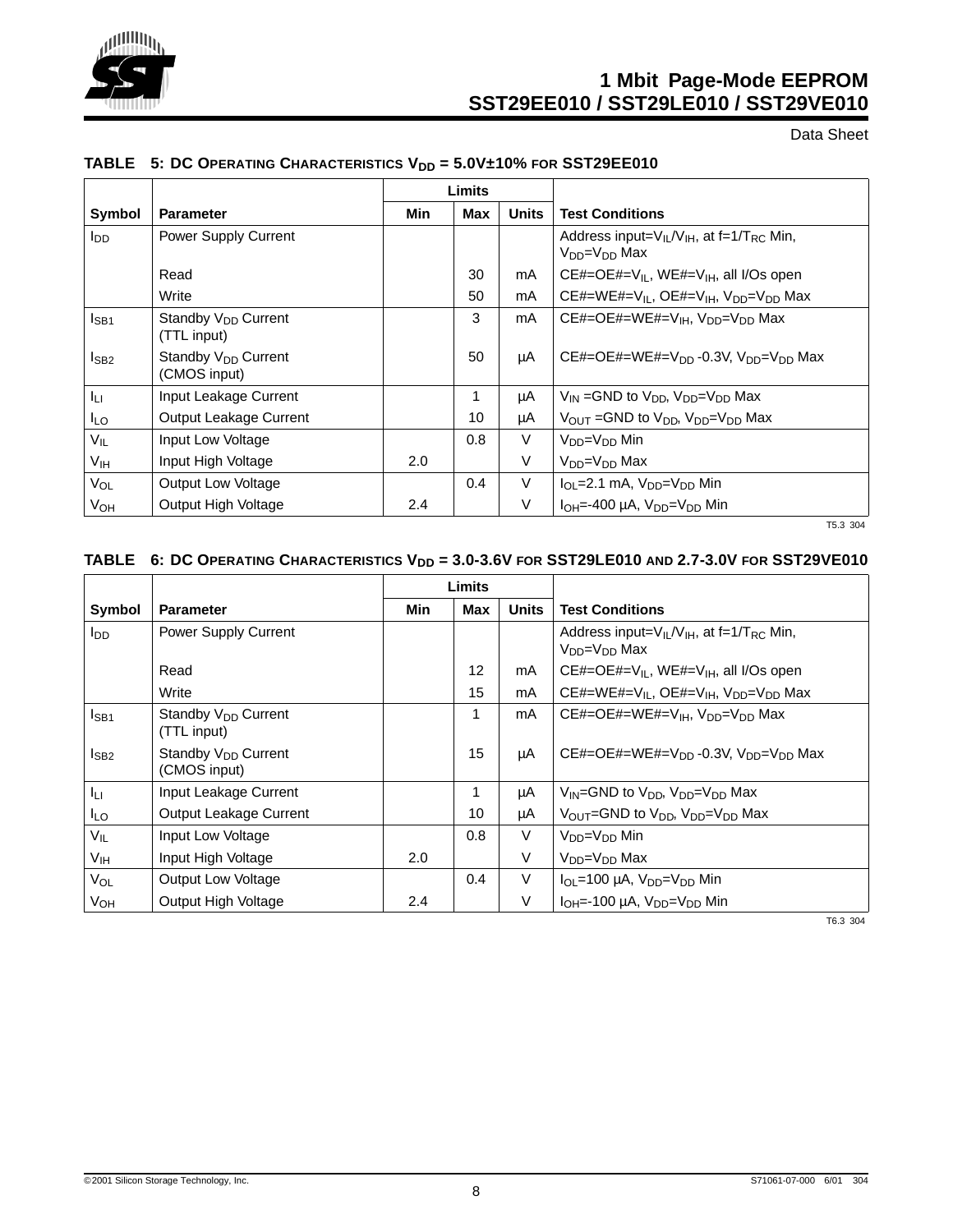

T7.1 304

T9.5 304

### Data Sheet

#### **TABLE 7: RECOMMENDED SYSTEM POWER-UP TIMINGS**

| <b>Symbol</b> | <b>Parameter</b>            | Minimum | <b>Units</b> |
|---------------|-----------------------------|---------|--------------|
| PU-READ       | Power-up to Read Operation  | 100     | μs           |
| I PU-WRITE'   | Power-up to Write Operation |         | ms           |

1. This parameter is measured only for initial qualification and after a design or process change that could affect this parameter.

#### **TABLE 8: CAPACITANCE (Ta = 25°C, f=1 Mhz, other pins open)**

| <b>Parameter</b> | <b>Description</b>  | <b>Test Condition</b> | <b>Maximum</b> |
|------------------|---------------------|-----------------------|----------------|
| C <sub>I/O</sub> | I/O Pin Capacitance | $VI/O = 0V$           | 12pF           |
| $C_{IN}$         | Input Capacitance   | $V_{IN} = 0V$         | 6 pF           |
|                  |                     |                       | T8.0 304       |

<span id="page-8-0"></span>1. This parameter is measured only for initial qualification and after a design or process change that could affect this parameter.

#### **TABLE 9: RELIABILITY CHARACTERISTICS**

| Symbol                 | <b>Parameter</b> | <b>Minimum Specification</b> | Units  | <b>Test Method</b>  |
|------------------------|------------------|------------------------------|--------|---------------------|
| $N_{END}$ <sup>1</sup> | Endurance        | 10.000                       | Cycles | JEDEC Standard A117 |
| $T_{DR}$               | Data Retention   | 100                          | Years  | JEDEC Standard A103 |
| $I_{LTH}$              | Latch Up         | 100                          | mA     | JEDEC Standard 78   |

<span id="page-8-1"></span>1. This parameter is measured only for initial qualification and after a design or process change that could affect this parameter.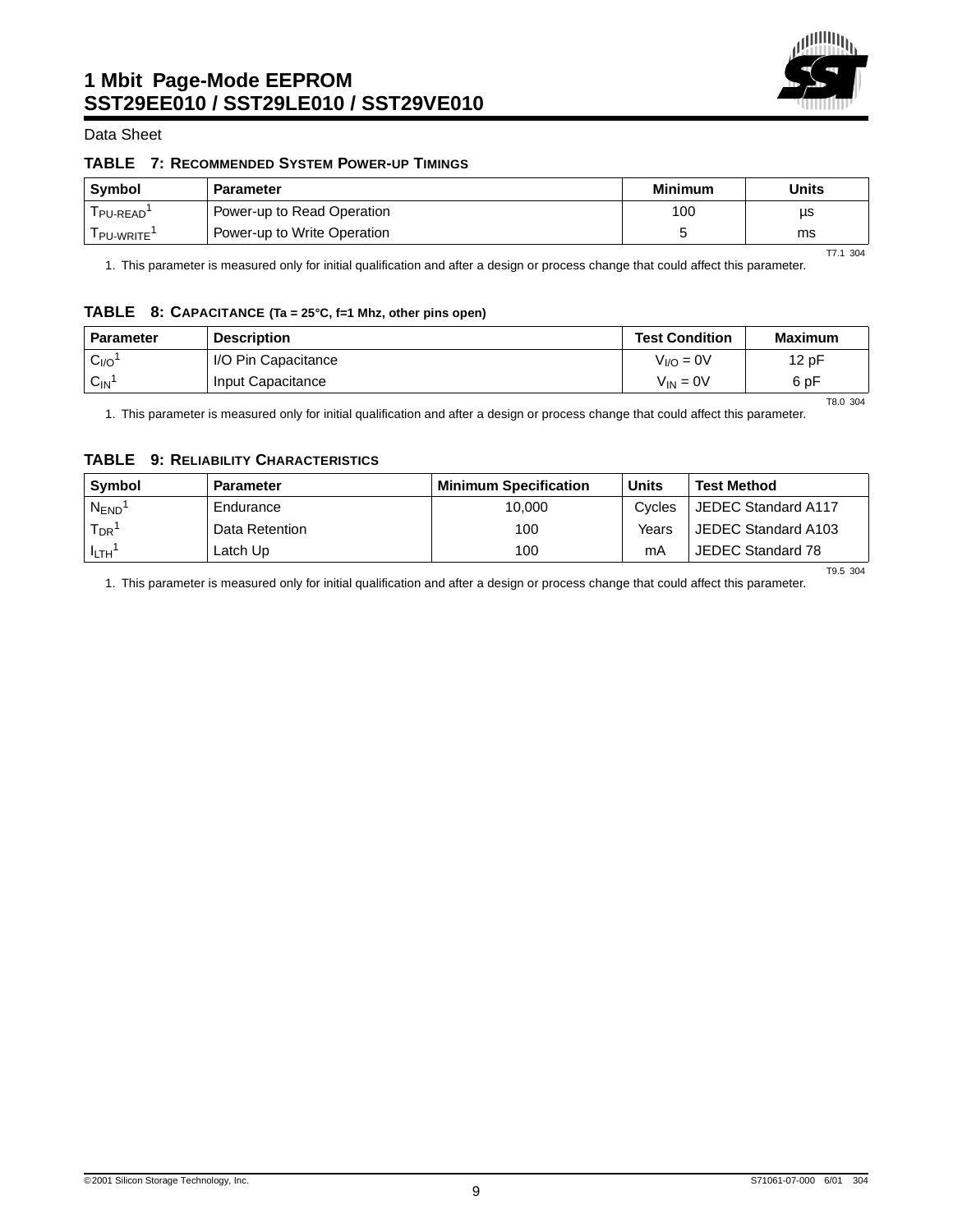

Data Sheet

# **AC CHARACTERISTICS**

### **TABLE 10: READ CYCLE TIMING PARAMETERS FOR SST29EE010**

|                               |                                  | SST29EE010-70 |     |          | <b>SST29EE010-90</b> |              |
|-------------------------------|----------------------------------|---------------|-----|----------|----------------------|--------------|
| Symbol                        | <b>Parameter</b>                 | Min           | Max | Min      | Max                  | <b>Units</b> |
| <b>T<sub>RC</sub></b>         | Read Cycle Time                  | 70            |     | 90       |                      | ns           |
| T <sub>CE</sub>               | Chip Enable Access Time          |               | 70  |          | 90                   | ns           |
| $T_{AA}$                      | Address Access Time              |               | 70  |          | 90                   | ns           |
| <b>T</b> <sub>OE</sub>        | <b>Output Enable Access Time</b> |               | 30  |          | 40                   | ns           |
| $T_{CLZ}$ <sup>1</sup>        | CE# Low to Active Output         | 0             |     | $\Omega$ |                      | ns           |
| T <sub>OLZ</sub> <sup>1</sup> | OE# Low to Active Output         | $\Omega$      |     | $\Omega$ |                      | ns           |
| T <sub>CHZ</sub> <sup>1</sup> | CE# High to High-Z Output        |               | 20  |          | 30                   | ns           |
| T <sub>OHZ</sub> <sup>1</sup> | OE# High to High-Z Output        |               | 20  |          | 30                   | ns           |
| T <sub>OH</sub> <sup>1</sup>  | Output Hold from Address Change  | 0             |     | $\Omega$ |                      | ns           |
|                               |                                  |               |     |          |                      | T10.2 304    |

1. This parameter is measured only for initial qualification and after a design or process change that could affect this parameter.

|                               |                                  |          | SST29LE010-150 |     | SST29LE010-200 |              |
|-------------------------------|----------------------------------|----------|----------------|-----|----------------|--------------|
| Symbol                        | <b>Parameter</b>                 | Min      | Max            | Min | Max            | <b>Units</b> |
| <b>T<sub>RC</sub></b>         | Read Cycle Time                  | 150      |                | 200 |                | ns           |
| $\mathsf{T}_{\mathsf{CE}}$    | Chip Enable Access Time          |          | 150            |     | 200            | ns           |
| T <sub>AA</sub>               | Address Access Time              |          | 150            |     | 200            | ns           |
| $T_{OE}$                      | <b>Output Enable Access Time</b> |          | 60             |     | 100            | ns           |
| $T_{CLZ}$ <sup>1</sup>        | CE# Low to Active Output         | $\Omega$ |                | 0   |                | ns           |
| $T_{OLZ}$ <sup>1</sup>        | OE# Low to Active Output         | $\Omega$ |                | 0   |                | ns           |
| T <sub>CHZ</sub> <sup>1</sup> | CE# High to High-Z Output        |          | 30             |     | 50             | ns           |
| T <sub>OHZ</sub> <sup>1</sup> | OE# High to High-Z Output        |          | 30             |     | 50             | ns           |
| T <sub>OH</sub> <sup>1</sup>  | Output Hold from Address Change  | 0        |                | 0   |                | ns           |
|                               |                                  |          |                |     |                | T11.1 304    |

### **TABLE 11: READ CYCLE TIMING PARAMETERS FOR SST29LE010**

1. This parameter is measured only for initial qualification and after a design or process change that could affect this parameter.

### **TABLE 12: READ CYCLE TIMING PARAMETERS FOR SST29VE010**

|                               |                                  | SST29VE010-200 |     | SST29VE010-250 |     |              |
|-------------------------------|----------------------------------|----------------|-----|----------------|-----|--------------|
| Symbol                        | <b>Parameter</b>                 | Min            | Max | Min            | Max | <b>Units</b> |
| <b>T<sub>RC</sub></b>         | Read Cycle Time                  | 200            |     | 250            |     | ns           |
| $T_{CE}$                      | Chip Enable Access Time          |                | 200 |                | 250 | ns           |
| T <sub>AA</sub>               | Address Access Time              |                | 200 |                | 250 | ns           |
| $T_{OE}$                      | <b>Output Enable Access Time</b> |                | 100 |                | 120 | ns           |
| $T_{CLZ}$ <sup>1</sup>        | CE# Low to Active Output         | 0              |     | $\Omega$       |     | ns           |
| $T_{OLZ}$ <sup>1</sup>        | OE# Low to Active Output         | $\mathbf 0$    |     | $\Omega$       |     | ns           |
| T <sub>CHZ</sub> <sup>1</sup> | CE# High to High-Z Output        |                | 50  |                | 50  | ns           |
| T <sub>OHZ</sub> <sup>1</sup> | OE# High to High-Z Output        |                | 50  |                | 50  | ns           |
| T <sub>OH</sub> <sup>1</sup>  | Output Hold from Address Change  | 0              |     | 0              |     | ns           |

T12.1 304

1. This parameter is measured only for initial qualification and after a design or process change that could affect this parameter.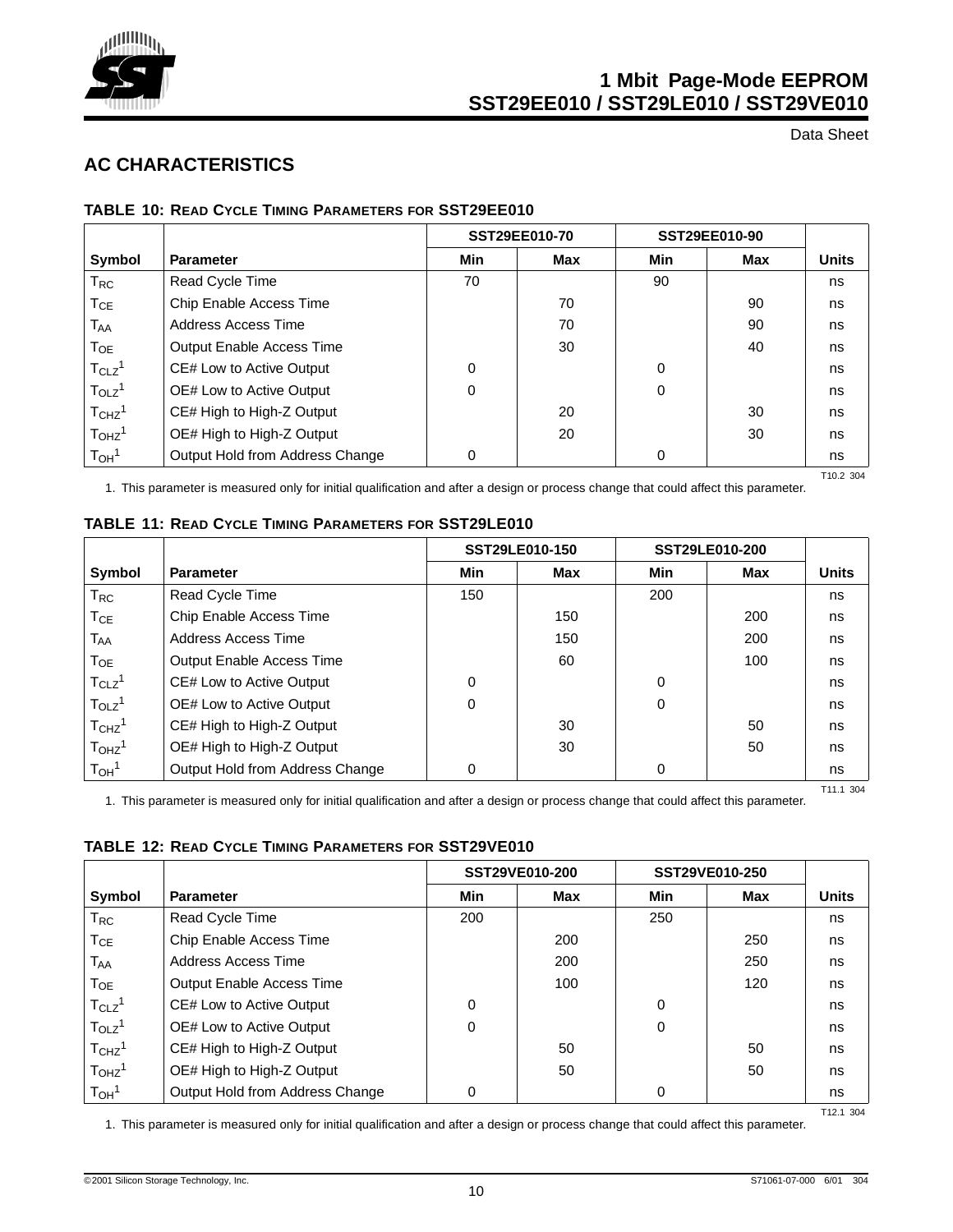

### Data Sheet

### **TABLE 13: PAGE-WRITE CYCLE TIMING PARAMETERS**

|                         |                                  |             | <b>SST29EE010</b> |             | SST29LE/VE010   |              |
|-------------------------|----------------------------------|-------------|-------------------|-------------|-----------------|--------------|
| <b>Symbol</b>           | <b>Parameter</b>                 | Min         | <b>Max</b>        | Min         | Max             | <b>Units</b> |
| <b>T</b> <sub>wc</sub>  | Write Cycle (Erase and Program)  |             | 10                |             | 10 <sup>1</sup> | ms           |
| <b>TAS</b>              | <b>Address Setup Time</b>        | $\mathbf 0$ |                   | 0           |                 | ns           |
| T <sub>AH</sub>         | Address Hold Time                | 50          |                   | 70          |                 | ns           |
| $T_{\rm CS}$            | WE# and CE# Setup Time           | 0           |                   | 0           |                 | ns           |
| T <sub>CH</sub>         | WE# and CE# Hold Time            | 0           |                   | $\mathbf 0$ |                 | ns           |
| $T_{\text{OES}}$        | OE# High Setup Time              | $\mathbf 0$ |                   | $\mathbf 0$ |                 | ns           |
| <b>TOEH</b>             | OE# High Hold Time               | $\Omega$    |                   | $\Omega$    |                 | ns           |
| <b>T<sub>CP</sub></b>   | CE# Pulse Width                  | 70          |                   | 120         |                 | ns           |
| T <sub>WP</sub>         | WE# Pulse Width                  | 70          |                   | 120         |                 | ns           |
| T <sub>DS</sub>         | Data Setup Time                  | 35          |                   | 50          |                 | ns           |
| T <sub>DH</sub> 1       | Data Hold Time                   | $\Omega$    |                   | $\Omega$    |                 | ns           |
| $T_{BLC}$ <sup>1</sup>  | Byte Load Cycle Time             | 0.05        | 100               | 0.05        | 100             | μs           |
| $T_{BICO}$ <sup>1</sup> | <b>Byte Load Cycle Time</b>      | 200         |                   | 200         |                 | μs           |
| T <sub>IDA</sub> 1      | Software ID Access and Exit Time |             | 10                |             | 10              | μs           |
| $T_{SCE}$               | Software Chip-Erase              |             | 20                |             | 20              | ms           |
|                         |                                  |             |                   |             |                 | T13.5 304    |

<span id="page-10-0"></span>1. This parameter is measured only for initial qualification and after a design or process change that could affect this parameter.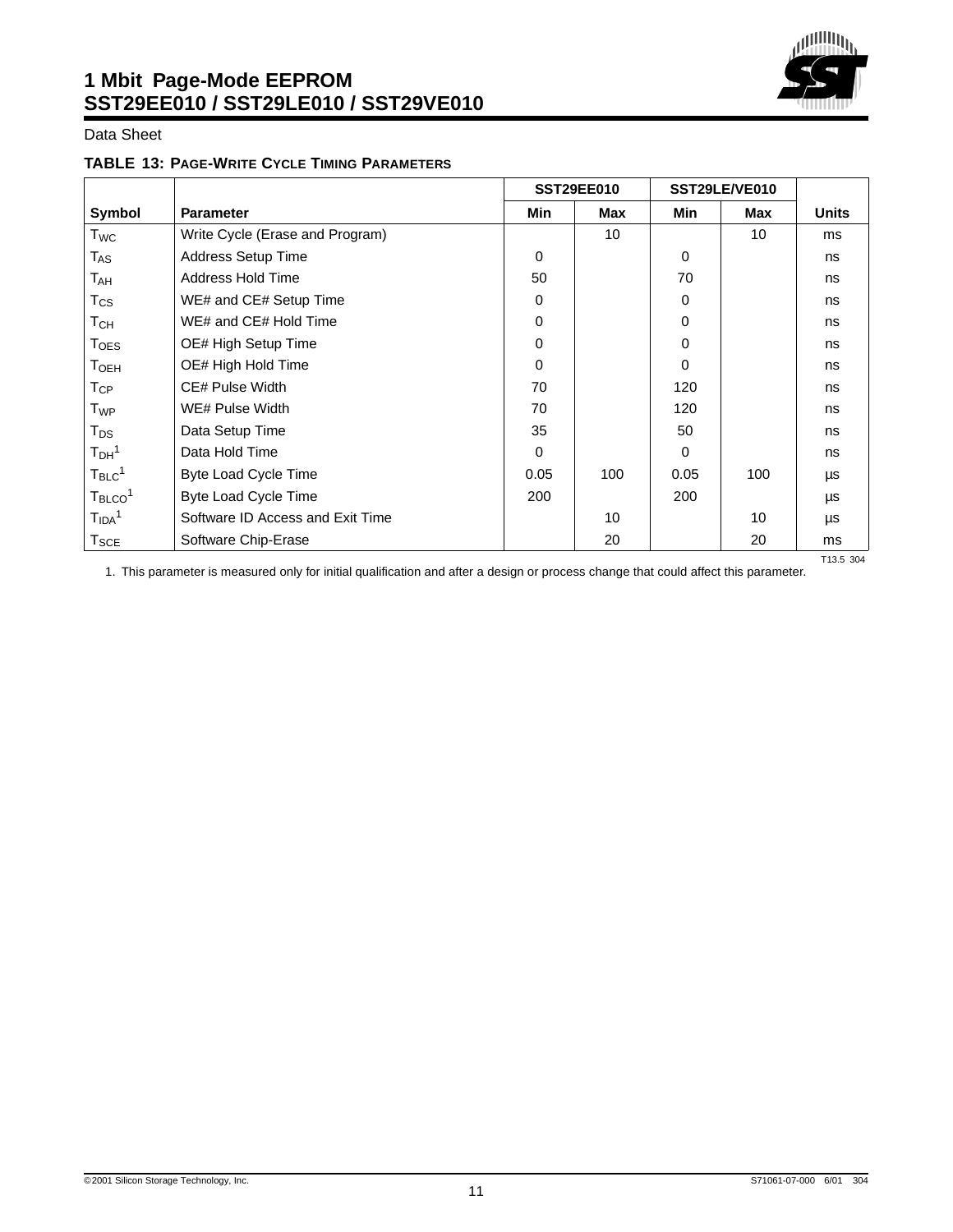



<span id="page-11-1"></span>



<span id="page-11-0"></span>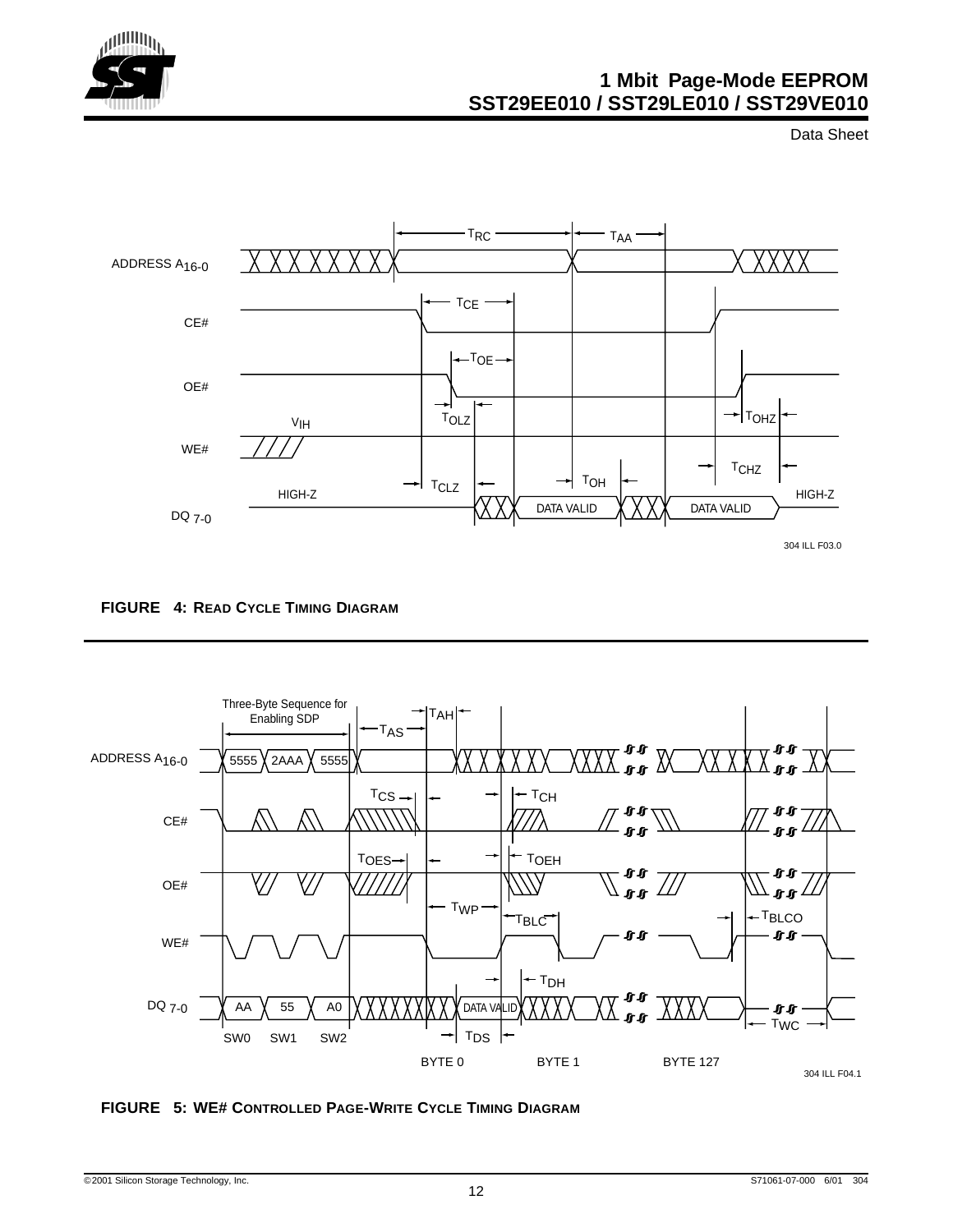



<span id="page-12-0"></span>**FIGURE 6: CE# CONTROLLED PAGE-WRITE CYCLE TIMING DIAGRAM**



<span id="page-12-1"></span>**FIGURE 7: DATA# POLLING TIMING DIAGRAM**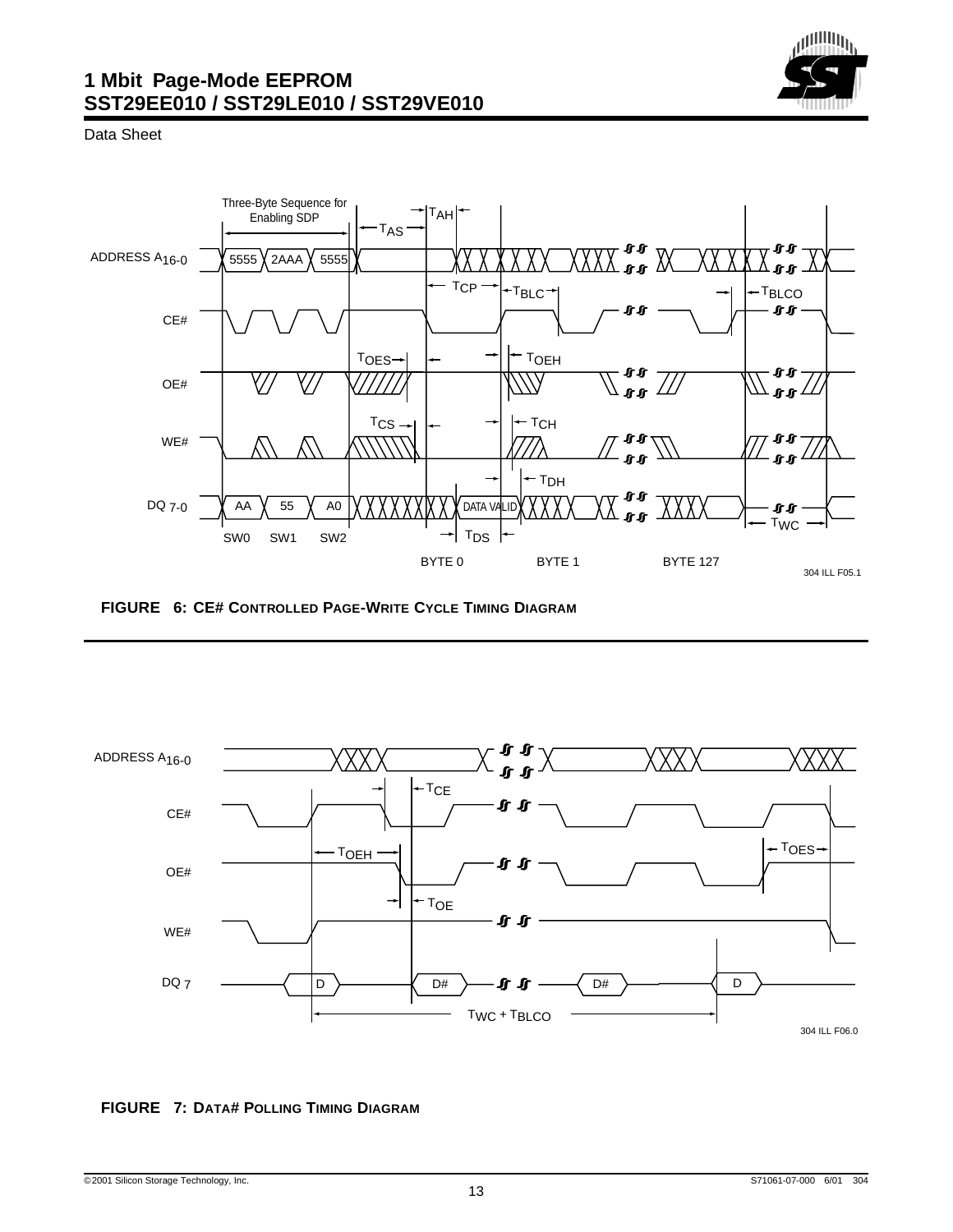



<span id="page-13-0"></span>



<span id="page-13-1"></span>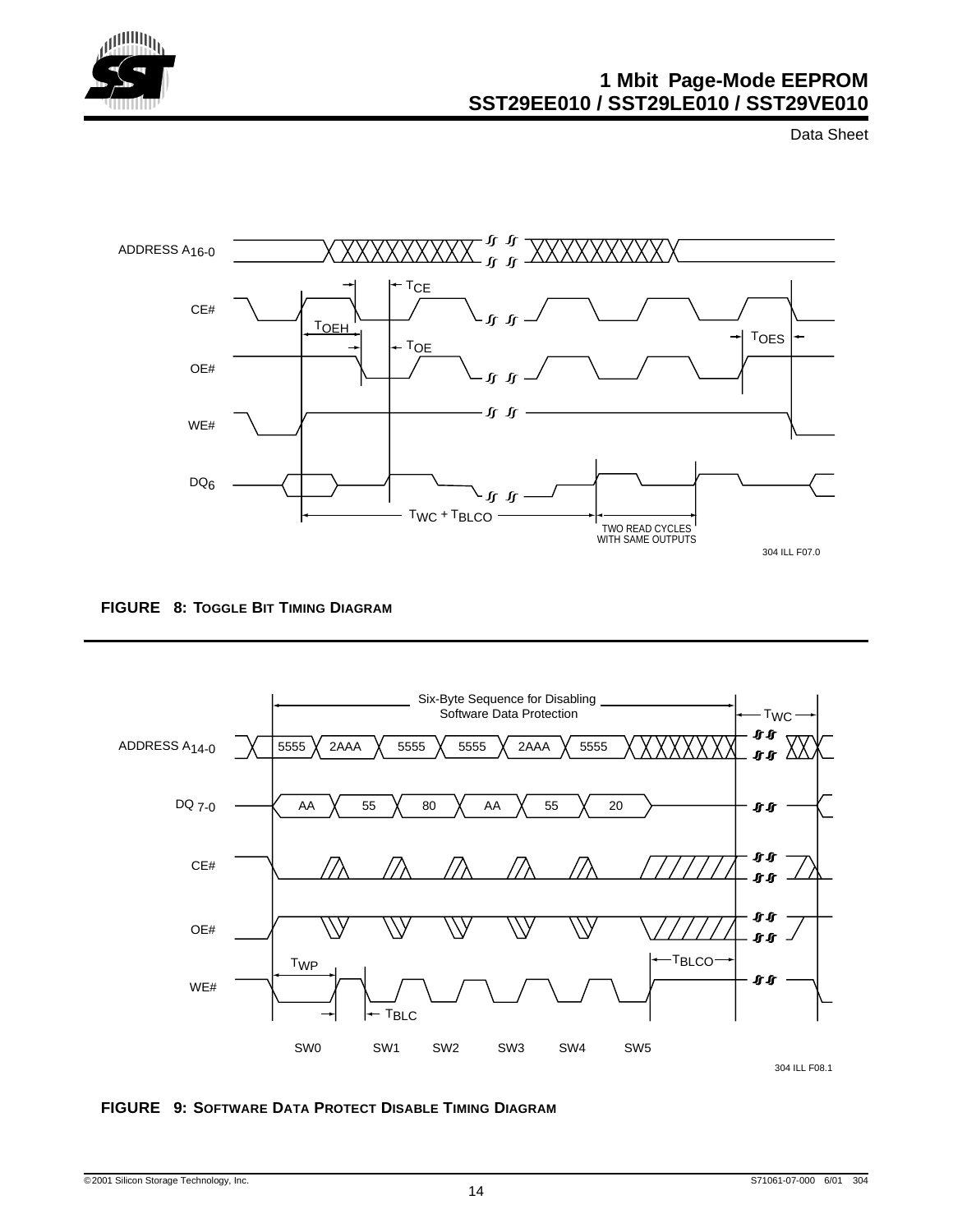



<span id="page-14-0"></span>**FIGURE 10: SOFTWARE CHIP-ERASE TIMING DIAGRAM**



304 ILL F10.2

<span id="page-14-1"></span>**FIGURE 11: SOFTWARE ID ENTRY AND READ**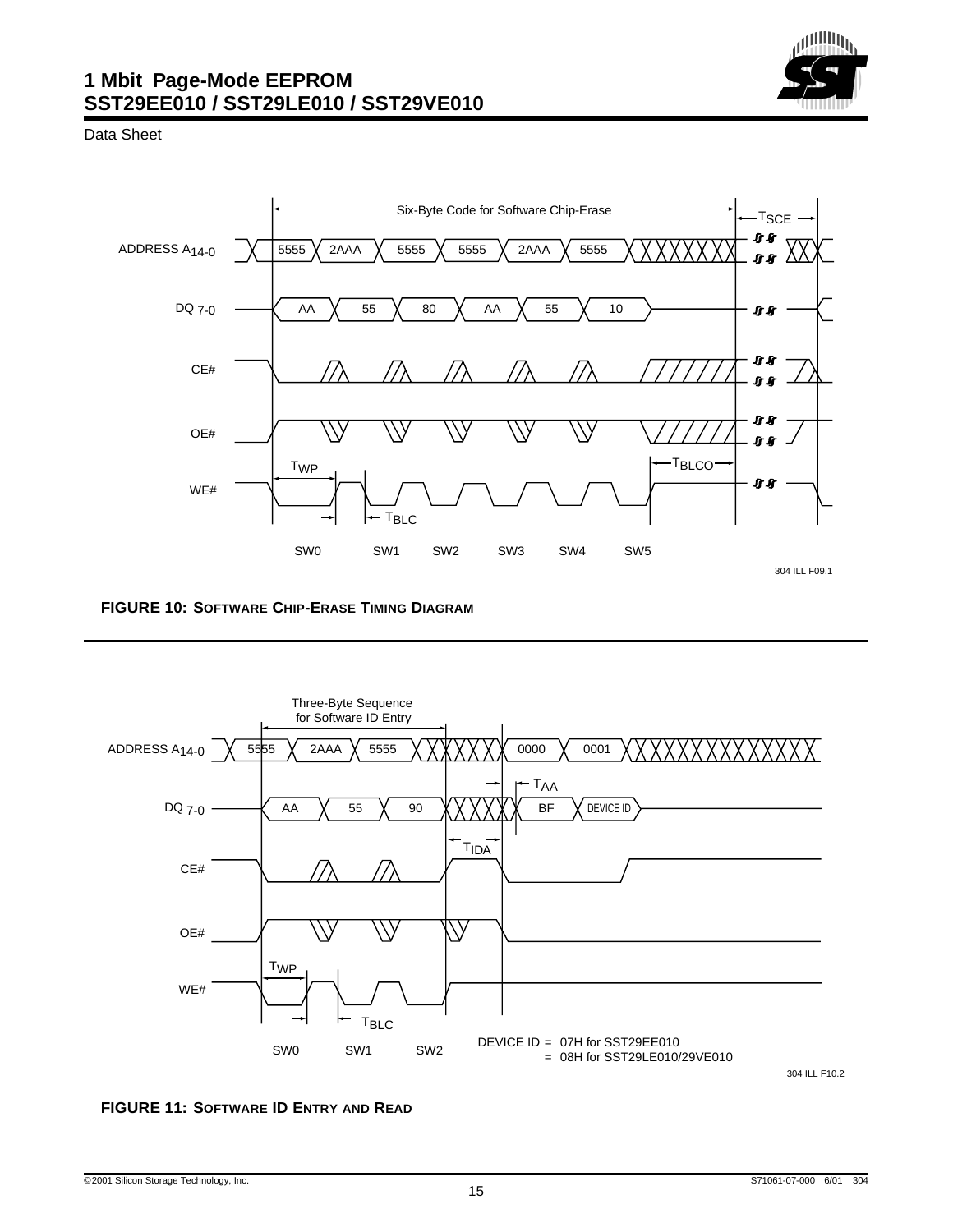



<span id="page-15-0"></span>**FIGURE 12: SOFTWARE ID EXIT AND RESET**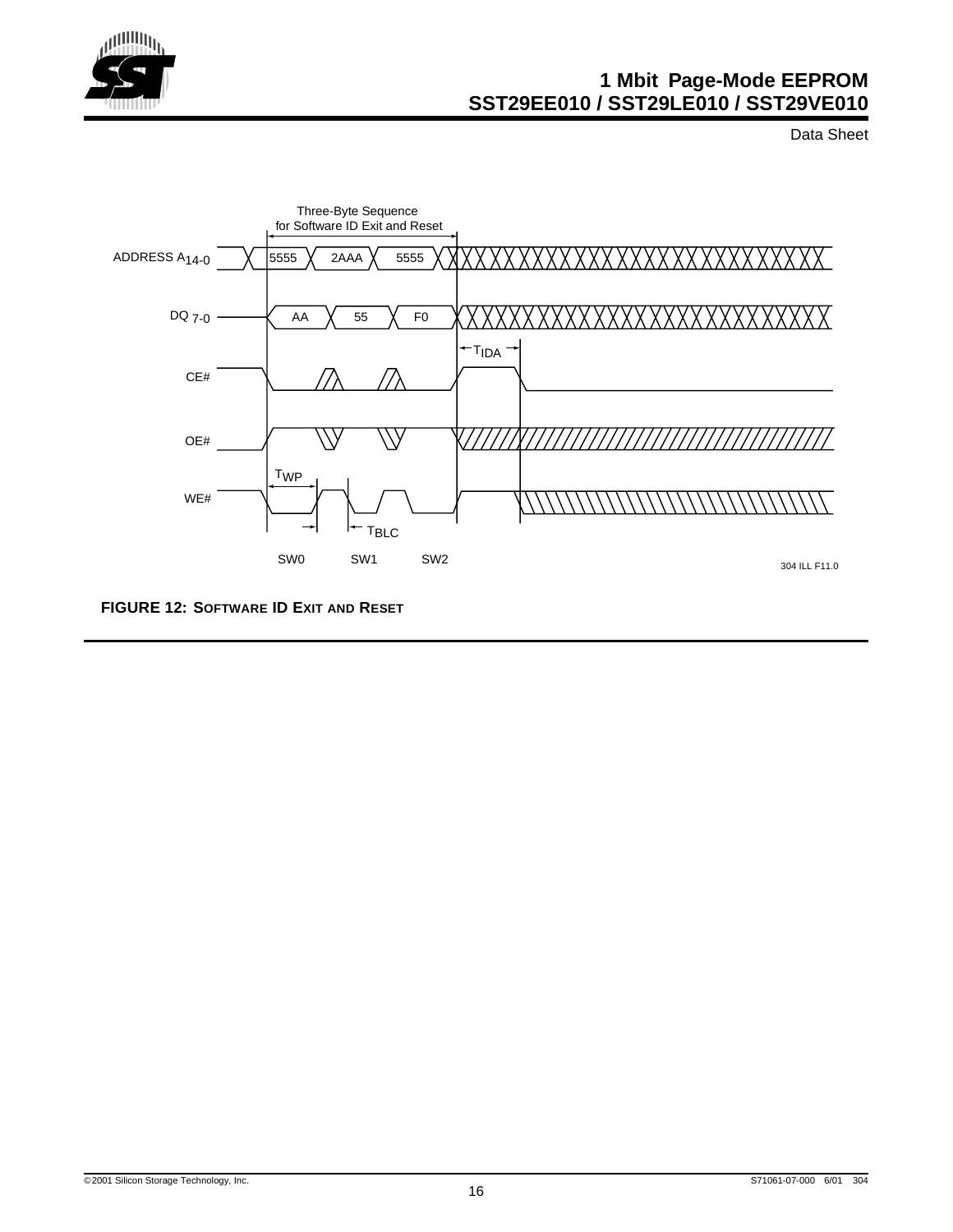



<span id="page-16-0"></span>



<span id="page-16-1"></span>**FIGURE 14: A TEST LOAD EXAMPLE**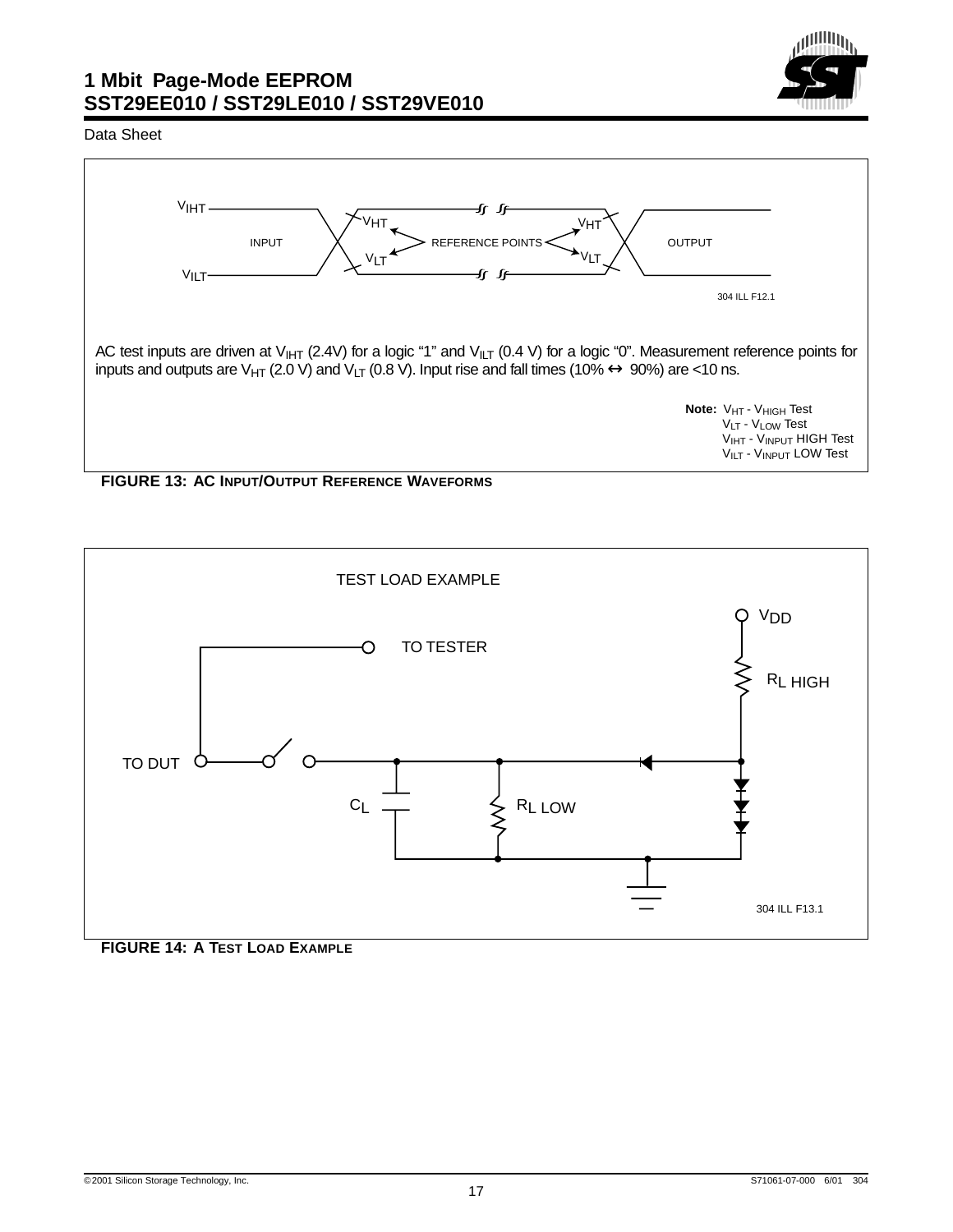



<span id="page-17-0"></span>**FIGURE 15: WRITE ALGORITHM**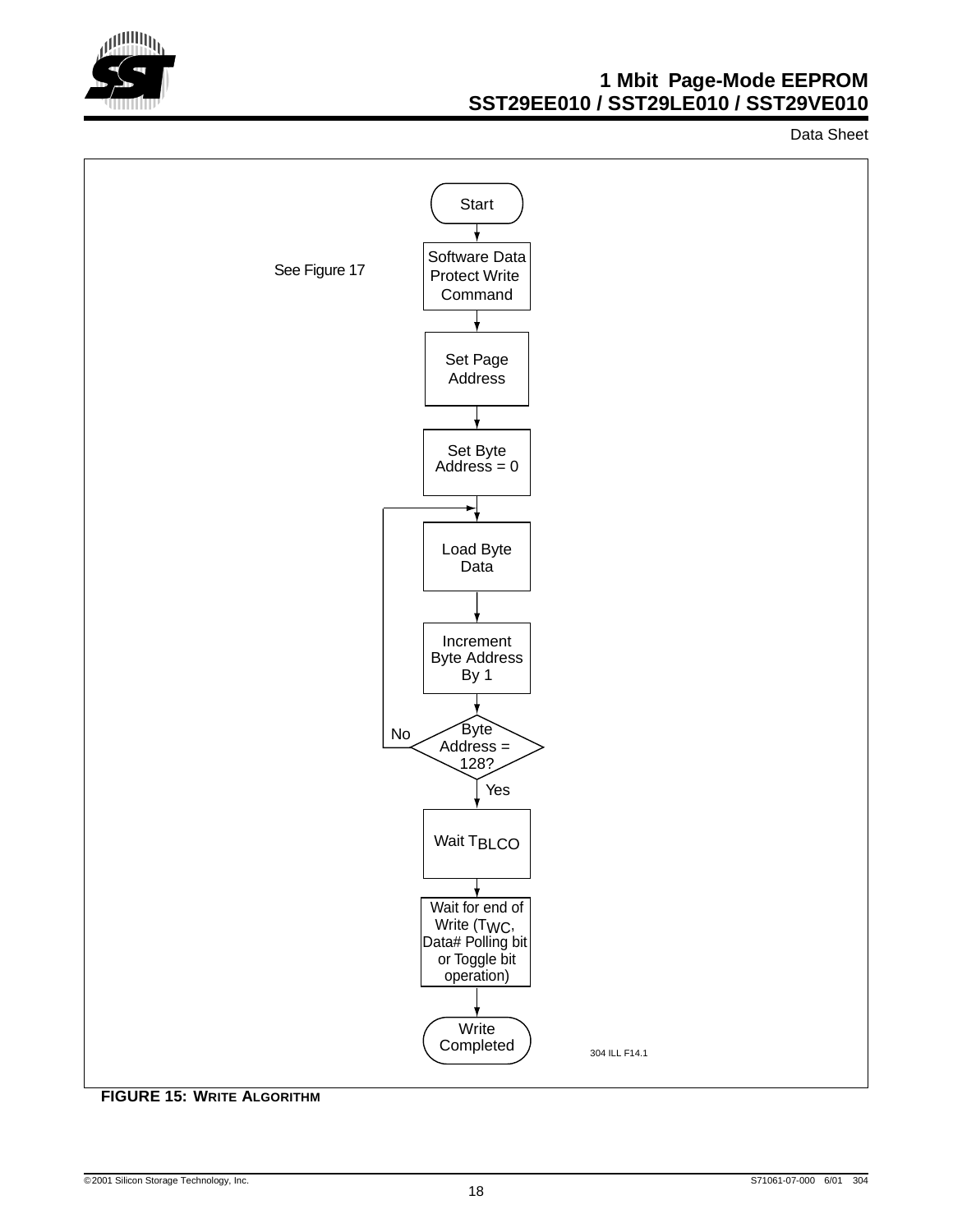

### Data Sheet



### <span id="page-18-0"></span>**FIGURE 16: WAIT OPTIONS**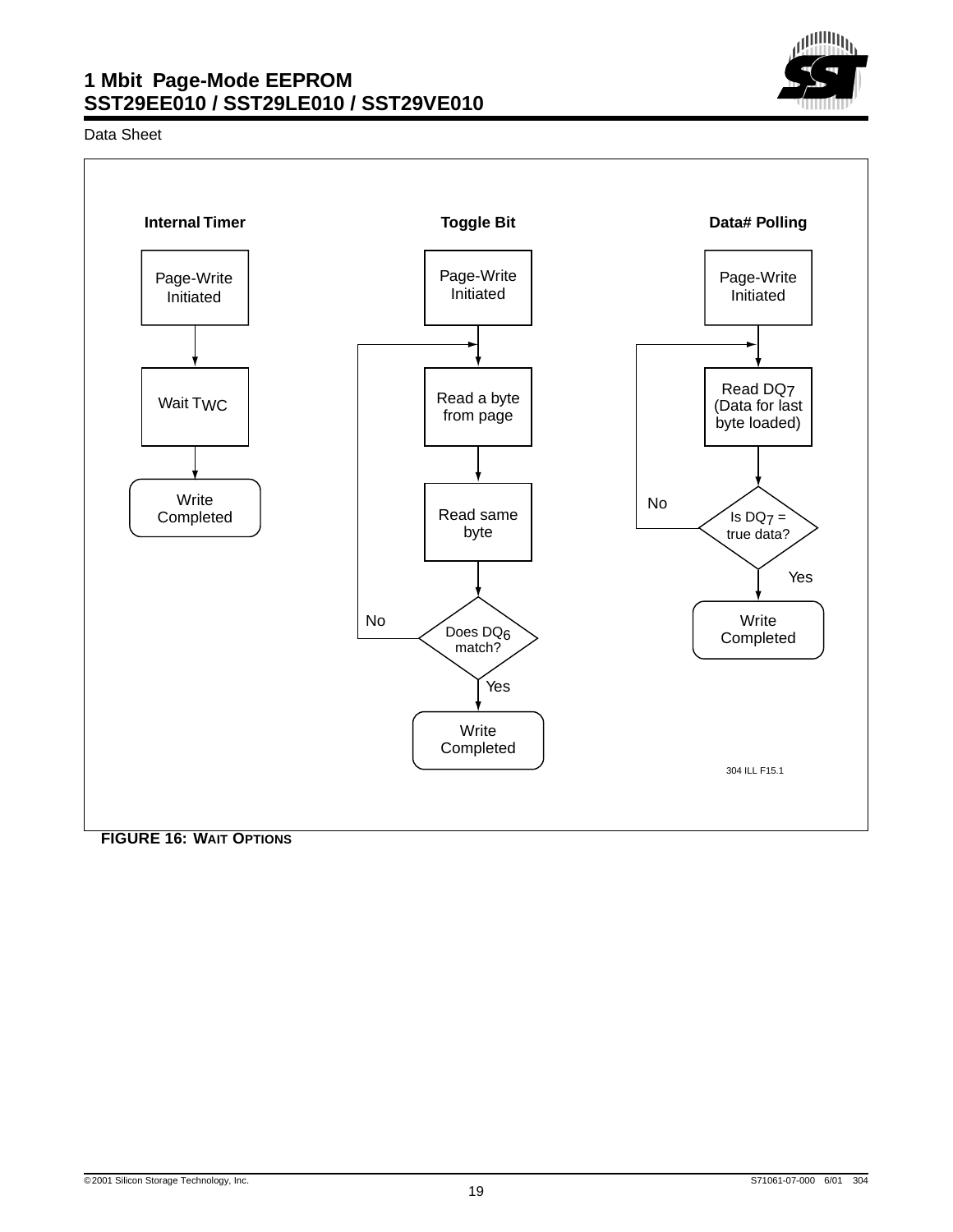

Data Sheet



### <span id="page-19-0"></span>**FIGURE 17: SOFTWARE DATA PROTECTION FLOWCHARTS**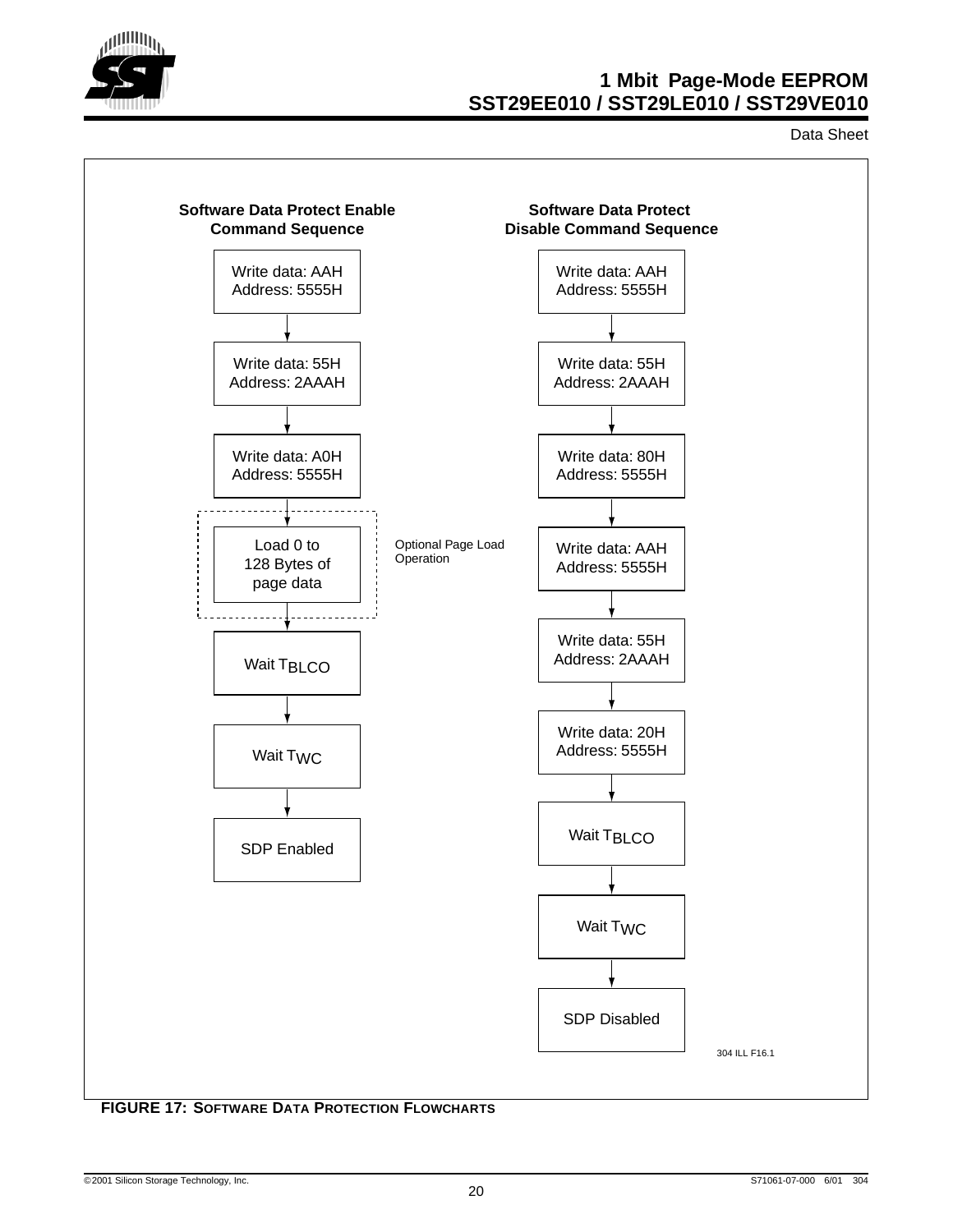



<span id="page-20-0"></span>**FIGURE 18: SOFTWARE PRODUCT COMMAND FLOWCHARTS**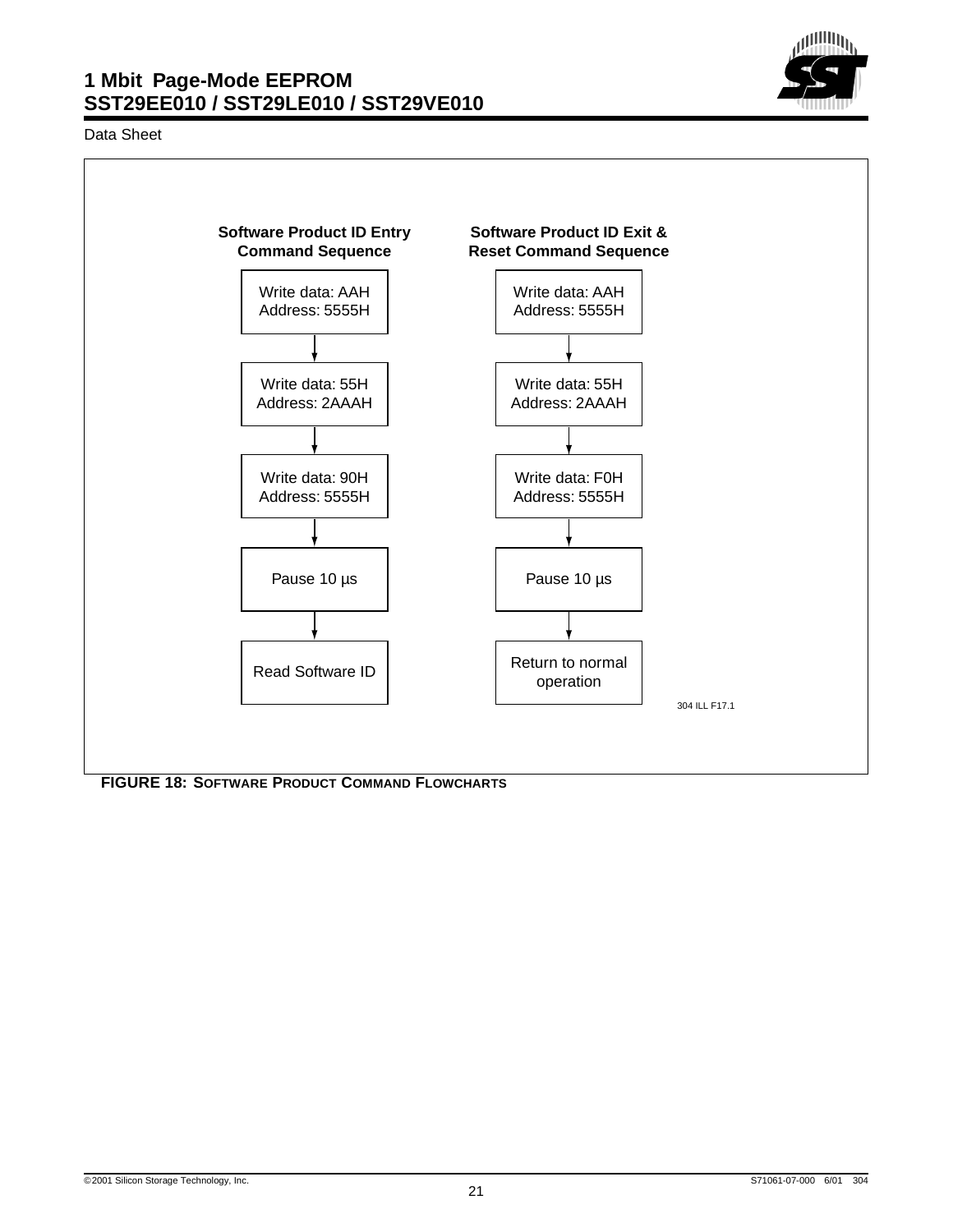



<span id="page-21-0"></span>**FIGURE 19: SOFTWARE CHIP-ERASE COMMAND CODES**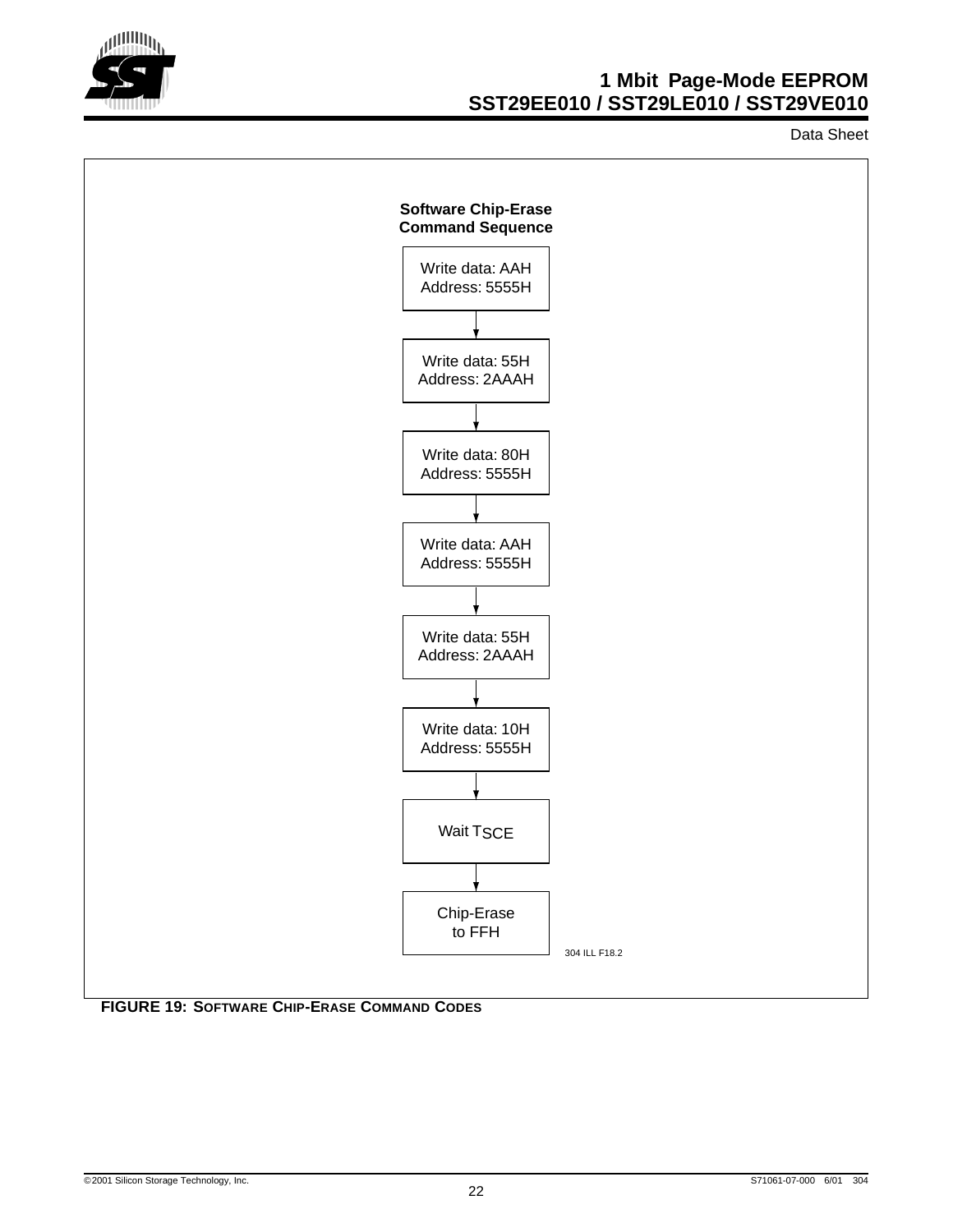

# **PRODUCT ORDERING INFORMATION**



 $L = 3.0 - 3.6V$  $V = 2.7 - 3.6V$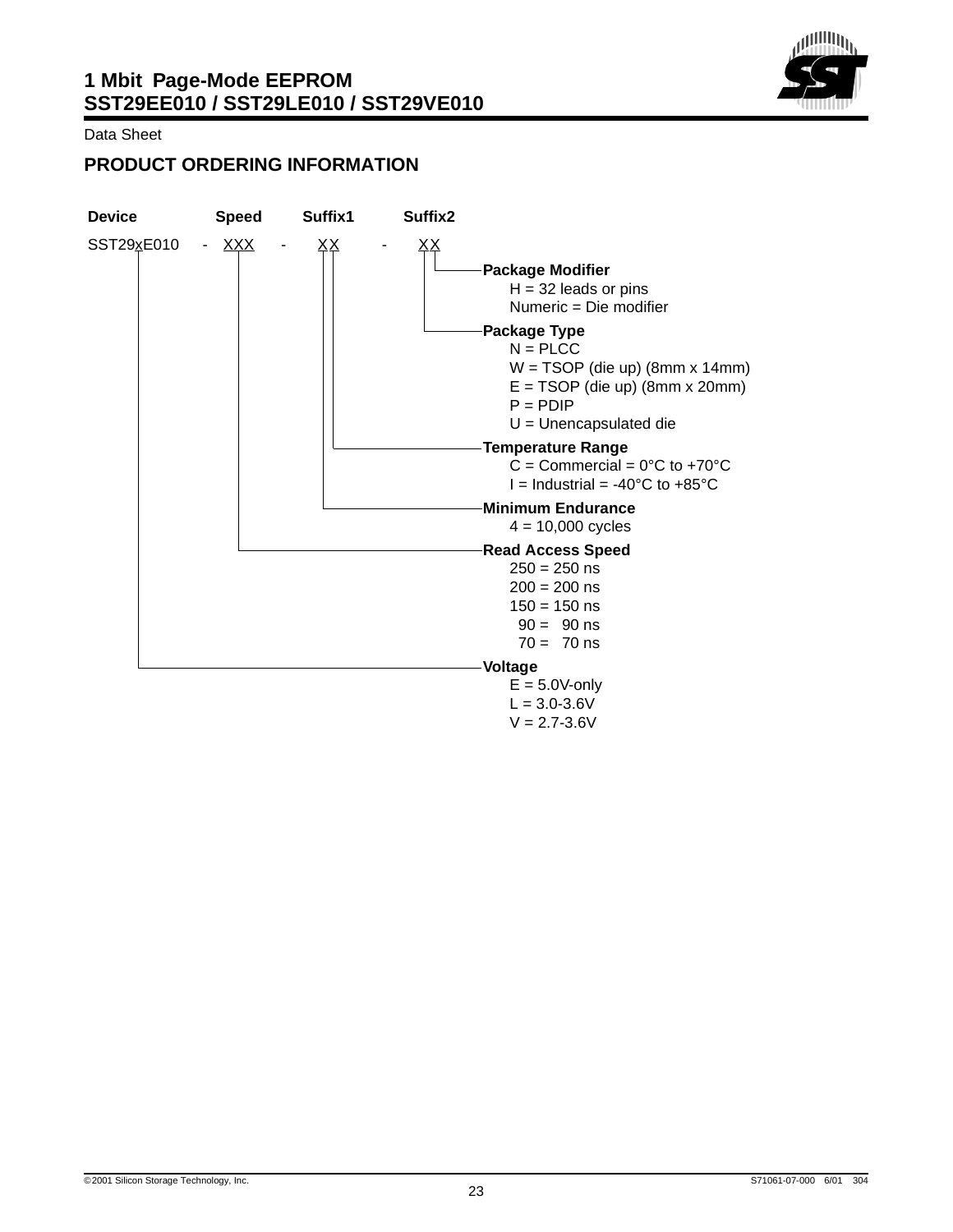

### **Valid combinations for SST29EE010**

| SST29EE010-70-4C-NH<br>SST29EE010-90-4C-NH | SST29EE010-70-4C-WH<br>SST29EE010-90-4C-WH | SST29FF010-70-4C-FH<br>SST29FF010-90-4C-FH | SST29FF010-70-4C-PH<br>SST29EE010-90-4C-PH |
|--------------------------------------------|--------------------------------------------|--------------------------------------------|--------------------------------------------|
| SST29EE010-70-4I-NH                        | SST29FF010-70-4I-WH                        | SST29EE010-70-4I-EH                        |                                            |
| SST29EE010-90-4C-U2                        |                                            |                                            |                                            |

### **Valid combinations for SST29LE010**

| SST29LE010-150-4C-NH | SST29LE010-150-4C-WH | SST29LE010-150-4C-EH |
|----------------------|----------------------|----------------------|
| SST29LE010-150-4I-NH | SST29LE010-150-4I-WH | SST29LE010-150-4I-EH |
| SST29LE010-200-4C-U2 |                      |                      |

### **Valid combinations for SST29VE010**

| SST29VE010-200-4I-NH | SST29VE010-200-4I-WH | SST29VE010-200-4I-EH |
|----------------------|----------------------|----------------------|
| SST29VE010-250-4C-U2 |                      |                      |

Note: Valid combinations are those products in mass production or will be in mass production. Consult your SST sales<br>representative to confirm availability of valid combinations and to determine availability of new combina

**Note:** The software Chip-Erase function is not supported by the industrial temperature part. Please contact SST, if you require this function for an industrial temperature part.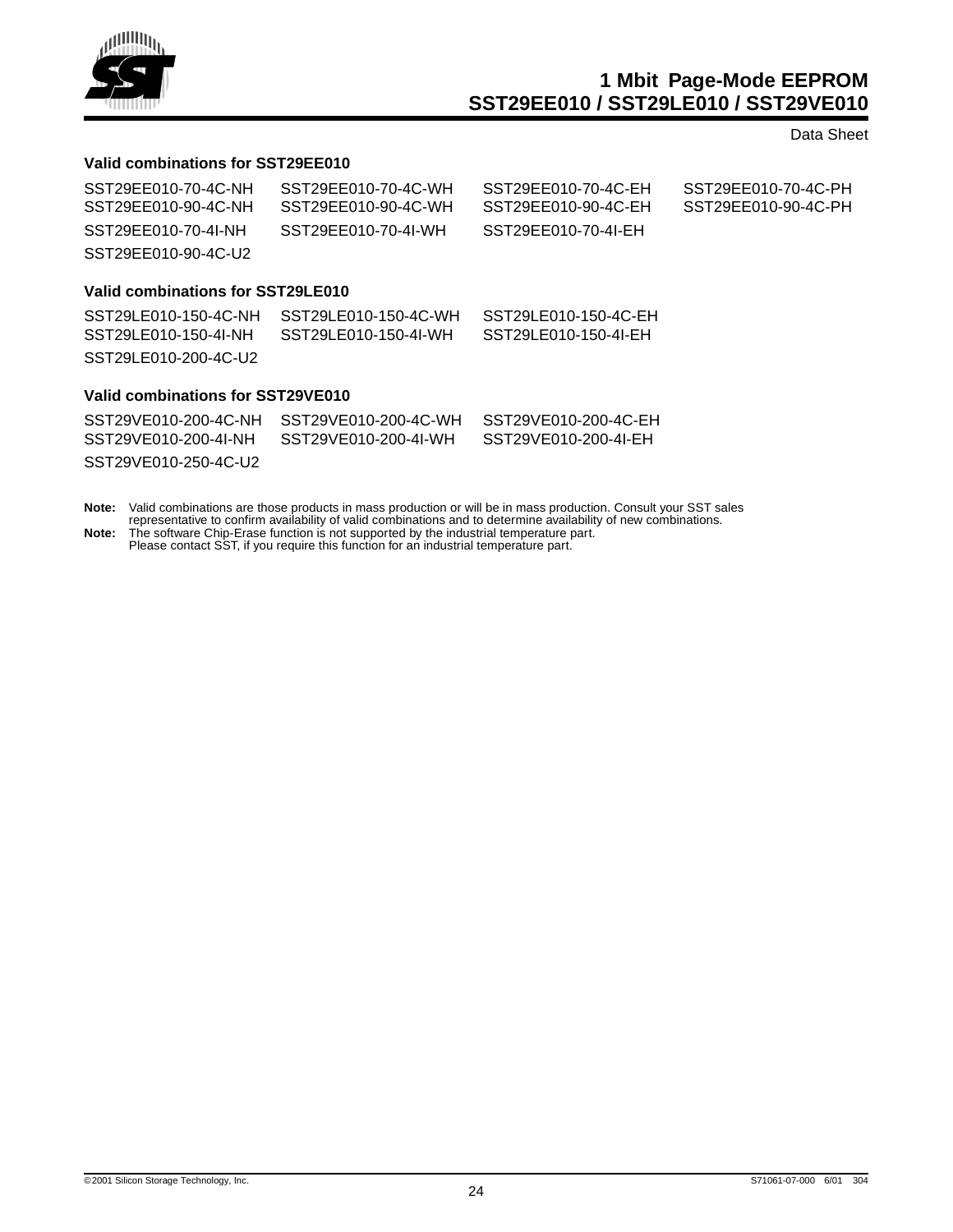

### **PACKAGING DIAGRAMS**



**32-LEAD PLASTIC LEAD CHIP CARRIER (PLCC) SST PACKAGE CODE: NH**



**SST PACKAGE CODE: WH**